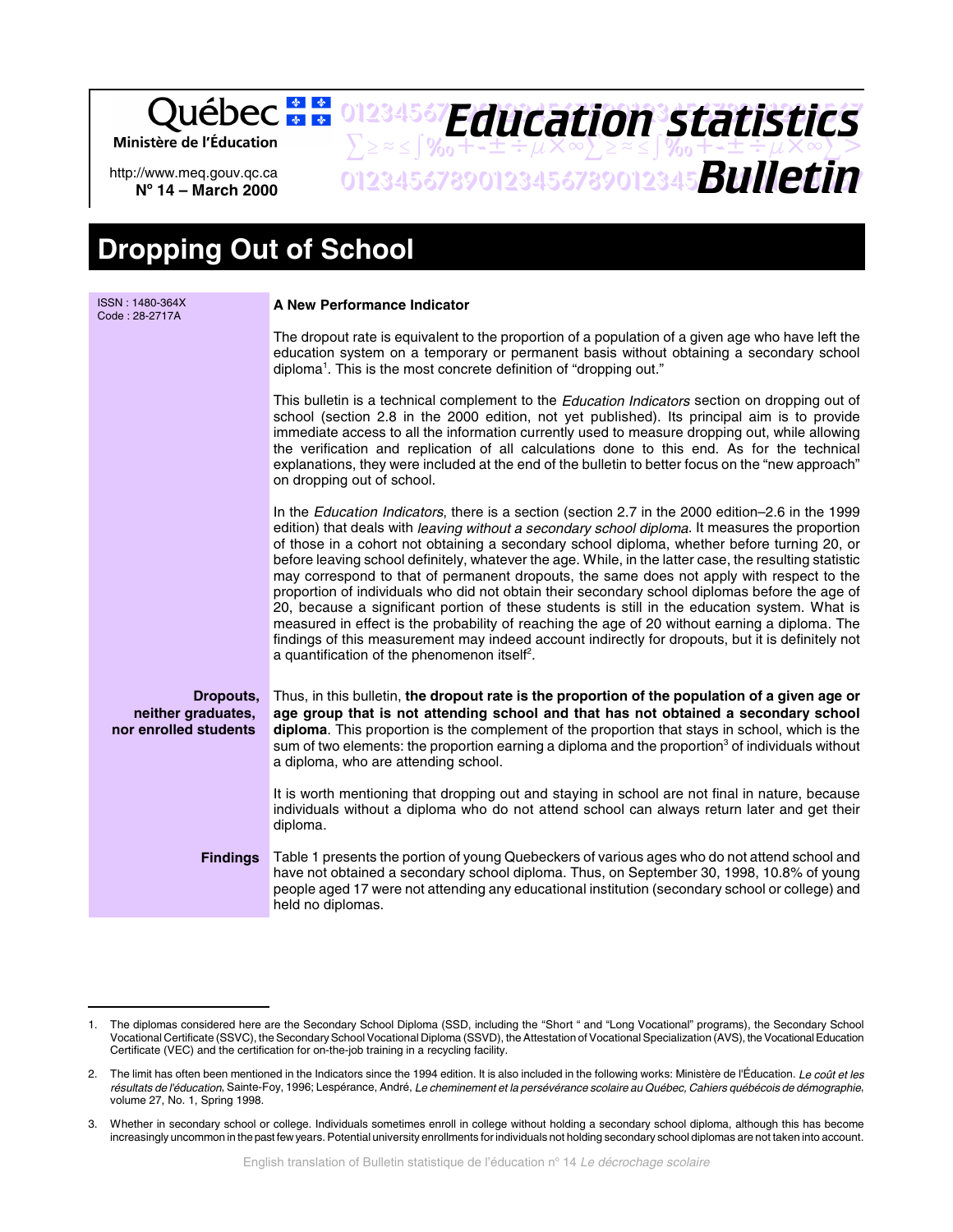This proportion was obtained after establishing that 53.1% of 17-year-olds had already obtained their secondary school diploma by that date and that 36.1% of the same group were still attending a school or a college (without holding a secondary school diploma). The sum of the two proportions (53.1% and 36.1%) represents the proportion of young people who remained in the education system in one capacity or another: 89.2%. The complement of this proportion, 10.8%, corresponds to those who dropped out.

| <b>Table 1</b>                                  |               |   | 1979  | 1984 | 1989 | 1994 | 1995 | 1996 | 1997 | 1998 <sup>tp</sup> |
|-------------------------------------------------|---------------|---|-------|------|------|------|------|------|------|--------------------|
| Dropout rates, according                        | 17 years      | Τ | 26.2  | 16.5 | 18.5 | 10.5 | 10.2 | 8.9  | 10.4 | 10.8               |
| to age and gender $(\%)$                        |               | М | 27.6  | 18.8 | 21.3 | 12.1 | 12.4 | 10.8 | 12.8 | 13.0               |
|                                                 |               | F | 24.7  | 14.0 | 15.5 | 8.8  | 8.0  | 6.9  | 7.9  | 8.4                |
|                                                 | 18 years      | т | 35.7  | 23.7 | 23.4 | 17.7 | 16.3 | 15.6 | 15.0 | 16.8               |
|                                                 |               | М | 38.0  | 26.8 | 27.1 | 20.6 | 19.5 | 19.2 | 18.5 | 20.9               |
|                                                 |               | F | 33.2  | 20.4 | 19.6 | 14.6 | 13.0 | 11.8 | 11.2 | 12.6               |
|                                                 | 19 years      | Τ | 40.5  | 26.9 | 27.1 | 20.4 | 20.7 | 18.7 | 18.4 | 18.0               |
|                                                 |               | М | 43.8  | 30.1 | 31.1 | 24.7 | 24.4 | 22.6 | 22.7 | 22.3               |
| Source:<br>tables A4, A8 and A12                |               | F | 37.2  | 23.6 | 22.9 | 15.9 | 16.7 | 14.6 | 13.9 | 13.5               |
|                                                 | $20-24$ years | т | n. a. | 33.8 | 25.9 | 26.2 | 24.8 | 24.2 | 23.1 | 22.4               |
| tp: temporary data<br>n. a.: data not available |               | М | n. a. | 36.5 | 30.0 | 30.9 | 29.6 | 29.0 | 27.8 | 27.2               |
|                                                 |               | F | n. a. | 30.9 | 21.5 | 21.3 | 19.8 | 19.1 | 18.0 | 17.2               |



**Dropping out** Over the last decade, dropping out has declined significantly. In 1989, the proportion of dropouts among 17-year-olds reached 18.5%, falling to 8.9% in 1996, then rising slightly to 10.6% in 1998. The downward trend continued among 18-year-olds until 1997, and among 19-year-olds, the dropout rate reached its lowest level (18.0%) in 1998, the last year of the study. In the 20-to-24 age group, which has higher dropout levels, gains have also been significant since 1984. Indeed, the proportion of individuals without diplomas who are not attending school fell by a third, from 33.8% to 22.4%.

English translation of Bulletin statistique de l'éducation nº 14 Le décrochage scolaire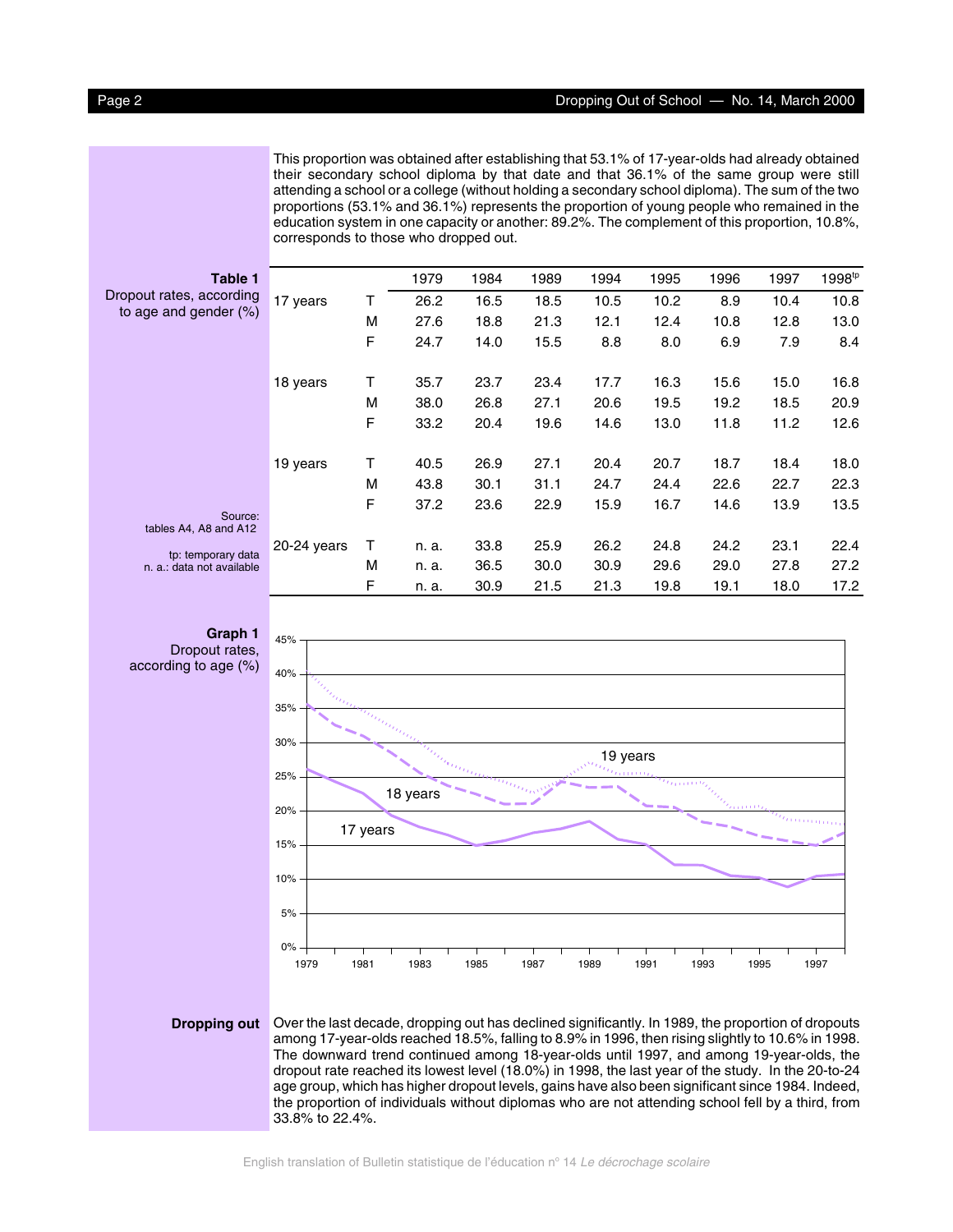| Differences between<br>male and female<br><b>students</b> | No one will be surprised to discover that the dropout rate among female students is lower than<br>that of male students. Nevertheless, since 1989, the incidence of dropping out among male<br>students aged 17 has fallen from 21.3% to 13.0%, a decline that is a little sharper than that of<br>female students, whose rate dropped from 15.5% to 8.4%. However, among 19-year-olds, the<br>situation of female students showed the most rapid improvement; between 1989 and 1998, their<br>rates fell from 22.3% to 13.5%, while the proportion of male students went from 31.1% to 22.9%.                |
|-----------------------------------------------------------|---------------------------------------------------------------------------------------------------------------------------------------------------------------------------------------------------------------------------------------------------------------------------------------------------------------------------------------------------------------------------------------------------------------------------------------------------------------------------------------------------------------------------------------------------------------------------------------------------------------|
|                                                           | <b>Conclusion</b>                                                                                                                                                                                                                                                                                                                                                                                                                                                                                                                                                                                             |
|                                                           | This overview, which needs to be supplemented by a review of the enclosed charts, shows that,<br>though there is no reason to boast about the school retention rate of young Quebeckers,<br>especially male students, Québec no longer deserves its reputation for dropout rates of 30% and<br>40%. Such figures might have been realistic twenty years ago, but the rate has fallen by half, or<br>even two thirds, since then. In fact, for 1998, for the critical years between 17 and 19, the<br>proportions of young people without diplomas who were not attending school range between 10%<br>and 20%. |
| For further information: André Lespérance                 | 418 644-2532<br>Pierre Ducharme<br>418 644-8697<br>Diane Foucault<br>418 644-5712<br>Direction des statistiques et des études quantitatives                                                                                                                                                                                                                                                                                                                                                                                                                                                                   |
|                                                           |                                                                                                                                                                                                                                                                                                                                                                                                                                                                                                                                                                                                               |
| <b>Other Education</b><br><b>Statistics Bulletins</b>     | • Lespérance, André. Level of Graduation Upon Leaving the Education System, No. 1,<br>November 1997.                                                                                                                                                                                                                                                                                                                                                                                                                                                                                                          |
| available:                                                | • Demers, Marius. Statutory Salaries and Teaching Time of Teachers in Public Elementary and<br>Lower Secondary Schools: A Comparison of Québec and OECD Countries, No. 2, November                                                                                                                                                                                                                                                                                                                                                                                                                            |
|                                                           | 1997.<br>• Demers, Marius. Educational Expenditure Relative to the GDP: A Comparison of Québec and                                                                                                                                                                                                                                                                                                                                                                                                                                                                                                            |
|                                                           | OECD Countries, No. 3, June 1998.<br>• Maheu, Robert. Graduation from Secondary School, College and University in 1995: A                                                                                                                                                                                                                                                                                                                                                                                                                                                                                     |
|                                                           | Comparison of Québec and OECD Countries, No. 4, June 1998.                                                                                                                                                                                                                                                                                                                                                                                                                                                                                                                                                    |
|                                                           | • Beauchesne, Luc. Secondary Schools and College Graduates: A Sociodemographic Analysis,<br>No. 5, June 1998.                                                                                                                                                                                                                                                                                                                                                                                                                                                                                                 |
|                                                           | · St-Germain, Claude. Québec Student Achievement in Mathematics and Science: An<br>International Comparison, No. 6, June 1998.                                                                                                                                                                                                                                                                                                                                                                                                                                                                                |
|                                                           | • Foucault, Diane. The Aboriginal School Population of Québec, No. 7, September 1998.                                                                                                                                                                                                                                                                                                                                                                                                                                                                                                                         |
|                                                           | Demers, Marius. The Return on Investment in Education, No. 8, November 1998.<br>• Ouellette, Raymond. Projections of Teaching Staff in Québec School Boards: 1996-97 to<br>2008-09, No. 9, February 1999.                                                                                                                                                                                                                                                                                                                                                                                                     |
|                                                           | • St-Germain, Claude. The Linguistic Situation in the Education Sector, 1997-98, No. 10, March<br>1999.                                                                                                                                                                                                                                                                                                                                                                                                                                                                                                       |
|                                                           | • St-Germain, Claude. Education Level of the Adult Populations of the Principal Cultural<br>Communities of Québec in 1996, No. 11, May 1999.                                                                                                                                                                                                                                                                                                                                                                                                                                                                  |
|                                                           | • DUFORT, Jean-Pierre. Secondary School Vocational Education, No 12, September 1999.<br>• ST-GERMAIN, Claude. School Enrolments in Québec and the OECD Countries in 1995–96,<br>No 13, November 1999.                                                                                                                                                                                                                                                                                                                                                                                                         |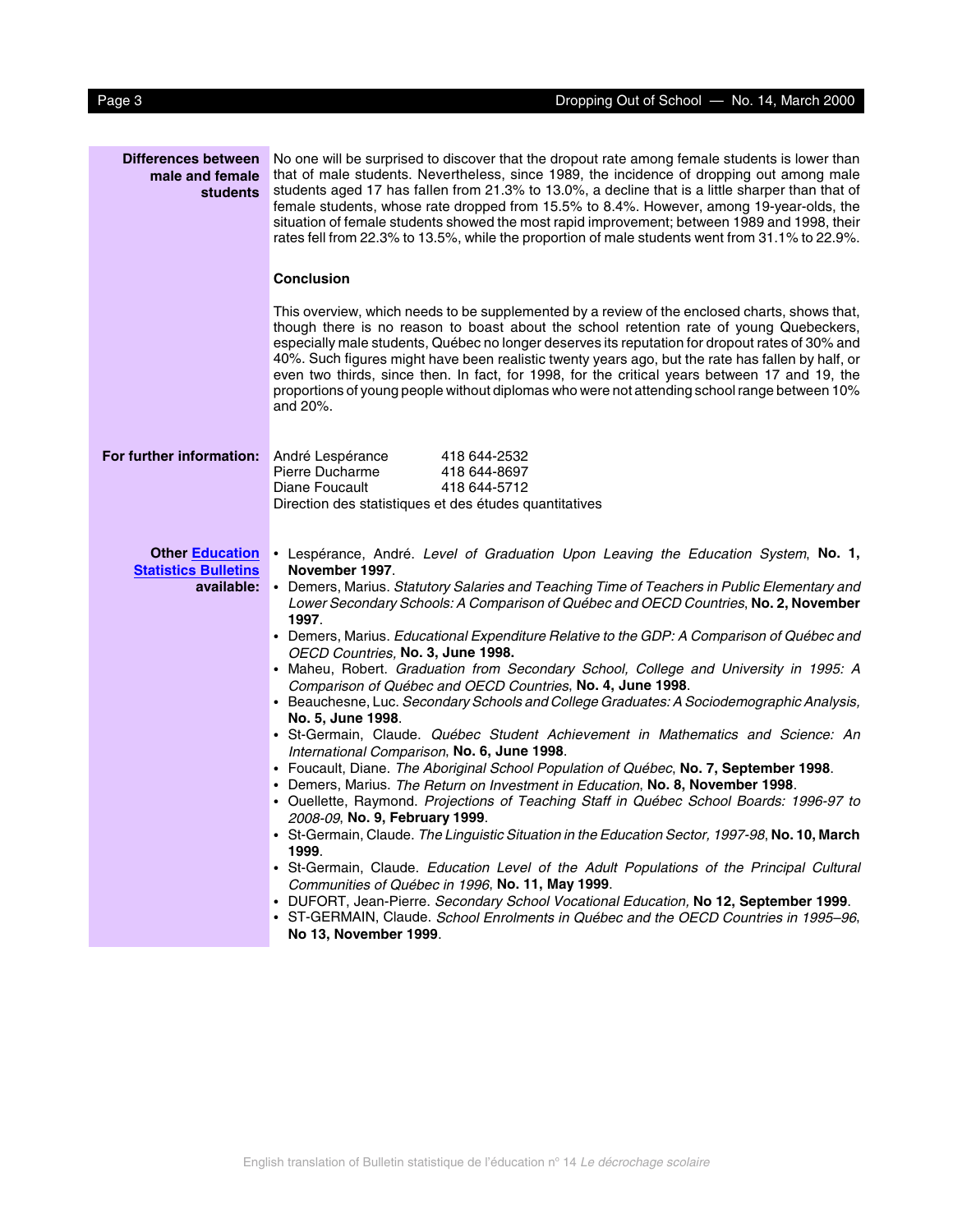|                                                                    | <b>APPENDIX</b> Calculation Method                                                                                                                                                                                                                                                                                                                                                                                                                                                                                                                                                                                                                                                     |
|--------------------------------------------------------------------|----------------------------------------------------------------------------------------------------------------------------------------------------------------------------------------------------------------------------------------------------------------------------------------------------------------------------------------------------------------------------------------------------------------------------------------------------------------------------------------------------------------------------------------------------------------------------------------------------------------------------------------------------------------------------------------|
|                                                                    | To create the dropout-rate indicator, three types of data are required for each year <sup>1</sup> :<br>- the population<br>- the number of first secondary school diplomas obtained<br>- the number of individuals without diplomas enrolled in the education system                                                                                                                                                                                                                                                                                                                                                                                                                   |
|                                                                    | By combining the number of diplomas or the number of persons enrolled and the population, one<br>obtains cumulative graduation rates (tables A1, A5 and A9) or school attendance rates (tables<br>A2, A6 and A10). The graduation rates are cumulated for each cohort, taking into account all<br>diplomas granted over the years. Adding the cumulative graduation rates to the school<br>attendance rates produces the retention rates (tables $A3$ , $A7$ and $A11$ ). The dropout rates are the<br>complements of the retention rates (tables A4, A8 and A12).                                                                                                                     |
|                                                                    | <b>Limits and Breakdown</b>                                                                                                                                                                                                                                                                                                                                                                                                                                                                                                                                                                                                                                                            |
|                                                                    | Given the basic characteristics of the Ministère de l'Éducation databases, the new indicator has<br>certain limits:                                                                                                                                                                                                                                                                                                                                                                                                                                                                                                                                                                    |
|                                                                    | - calculation of graduation rates can only begin with the cohort <sup>2</sup> aged 15 on September 30, 1975<br>(see tables A1, A5 and A9 below). For cohorts born before October 1, 1959, the data is<br>uncertain or nonexistent;                                                                                                                                                                                                                                                                                                                                                                                                                                                     |
|                                                                    | - schooling of non-graduates can only be calculated from September 30, 1979, on (see tables<br>A2, A6 and A10);                                                                                                                                                                                                                                                                                                                                                                                                                                                                                                                                                                        |
|                                                                    | - therefore, retention and dropout rates can only be calculated from 1979 on (see tables A3, A4,<br>A7, A8, A11 and A12 below), and only for young people aged 15 to 19. By following the oldest<br>cohort, one reaches the generation aged 38 on September 30, 1998;<br>- this indicator is calculated for the overall population; it is also broken down along gender lines.                                                                                                                                                                                                                                                                                                         |
|                                                                    | Reading and Interpreting the Tables in the Appendix                                                                                                                                                                                                                                                                                                                                                                                                                                                                                                                                                                                                                                    |
| <b>Explaining the concept</b><br>of cumulative<br>graduation rates | Tables A1, A5 and A9 show the cumulative graduation rates per age for each of the 23 cohorts<br>aged 15 on September 30 from 1975 to 1998. These tables must be read in a diagonal line if one<br>wants to understand the history of one actual student cohort. The diagonal, with its values shaded<br>and framed, follows the cohort aged 15 in 1983, or 30 in 1998. For this cohort, the annual<br>graduation rates were 0.1% at 15 years of age in 1983, 1.8% at 16 years of age in 1984 (i.e. a<br>cumulative rate of 1.9%), 51.1% at 17 years of age in 1985 (i.e. a cumulative rate of 53.0%), and<br>so on.                                                                    |
|                                                                    | The cumulative graduation rates are made up of data representing the history of each cohort.<br>They vary from the graduation rates shown in the Education Indicators that give a transversal<br>(snap shot) view by using only the graduation rates of a given year to describe a situation.                                                                                                                                                                                                                                                                                                                                                                                          |
|                                                                    | As the graduation rates according to age were lower in 1975 than in 1998, the cumulative rates<br>(Tables A1, A5 and A9 below) observed in 1998 are below the transversal rate of the same year.<br>By contrast with what can be observed, in table A1 for instance, it would be impossible, by<br>cumulating the transversal rates per age of a given year, to see the proportions of those holding<br>diplomas decline as age increases. If, in 1998, the cumulative rate at 38 years of age is 62.9%<br>rather than 73.8% as observed at 30 years of age, it is because, in previous years, the cohort<br>aged 38 had graduation rates that were below those of the cohort aged 30. |
|                                                                    | Moreover, because of a lack of data prior to 1975, the cumulative method can only, at this time,<br>cover a cohort over a 23-year period, producing findings that are below those provided by the<br>transversal method that adds the graduation rates of all ages, i.e. beyond the age 38 limit<br>observed here with the longitudinal data.                                                                                                                                                                                                                                                                                                                                          |

<sup>1.</sup> Age is calculated at September 30.

<sup>2.</sup> A cohort is made up of individuals born over a same one-year period.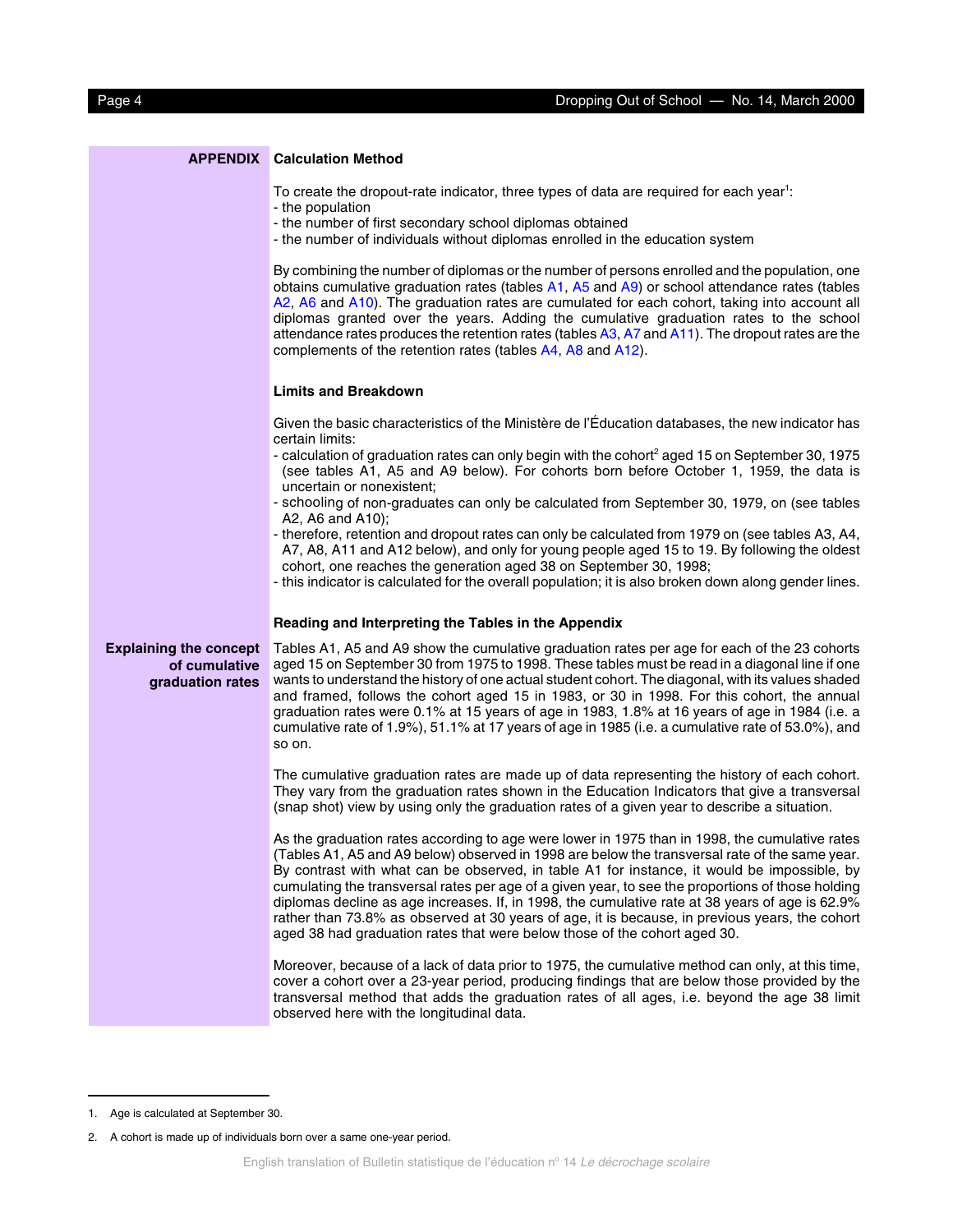|                         | <b>Analysis</b>                                                                                                                                                                                                                                                                                                                                                                                                                                                                                                                                                                                                                                     |
|-------------------------|-----------------------------------------------------------------------------------------------------------------------------------------------------------------------------------------------------------------------------------------------------------------------------------------------------------------------------------------------------------------------------------------------------------------------------------------------------------------------------------------------------------------------------------------------------------------------------------------------------------------------------------------------------|
| <b>Graduation rates</b> | In 1998, the cohort with the highest graduation rate was the one born in 1967-1968, with 73.8%<br>in 1998 (at age 30). These individuals reached a higher graduation rate than that of earlier<br>cohorts, even though the earlier cohorts had more time to complete their schooling. However, the<br>status with respect to later cohorts is more equivocal. In fact, cohorts between the ages of 17 and<br>23 in 1998 show a higher graduation rate at a given age than the 1967-1968 cohort. This cohort<br>had a cumulative graduation of 70.7% in 1991 (at age 23), compared with 72.4% for the<br>1974-1975 cohort (23 years of age in 1998). |
|                         | Cohorts between the ages of 24 and 29 in 1998—those who, in theory, should have obtained<br>their secondary school diplomas mainly between 1986 and 1991—showed a decline in<br>graduation rates, which reflected the raising of the pass mark <sup>1</sup> , and have still not managed to<br>catch up with the 1967-1968 cohort. Today, the situation is rectified for individuals aged 23 and<br>under, who are likely to have more schooling than the 1967-1968 cohort.                                                                                                                                                                         |
| <b>Retention rates</b>  | Even if graduation fell somewhat in the late 1980s, this does not automatically mean that the<br>cohorts affected left the education system in greater numbers. School attendance has grown<br>steadily among young adults, so that, for the cohorts under 23 years of age in 1998, overall<br>retention is rising at a greater rate than graduation alone. Compared with the 1967-1968 cohort<br>(30 years of age in 1998), the cohorts aged between 23 and 29 in 1998 managed to continue<br>their studies until approximately 1996, without being able to catch up with the graduation rate of<br>the generation aged 30.                        |

<sup>1.</sup> As indicated in the Education Indicators (see section 5.2 of 1999 edition).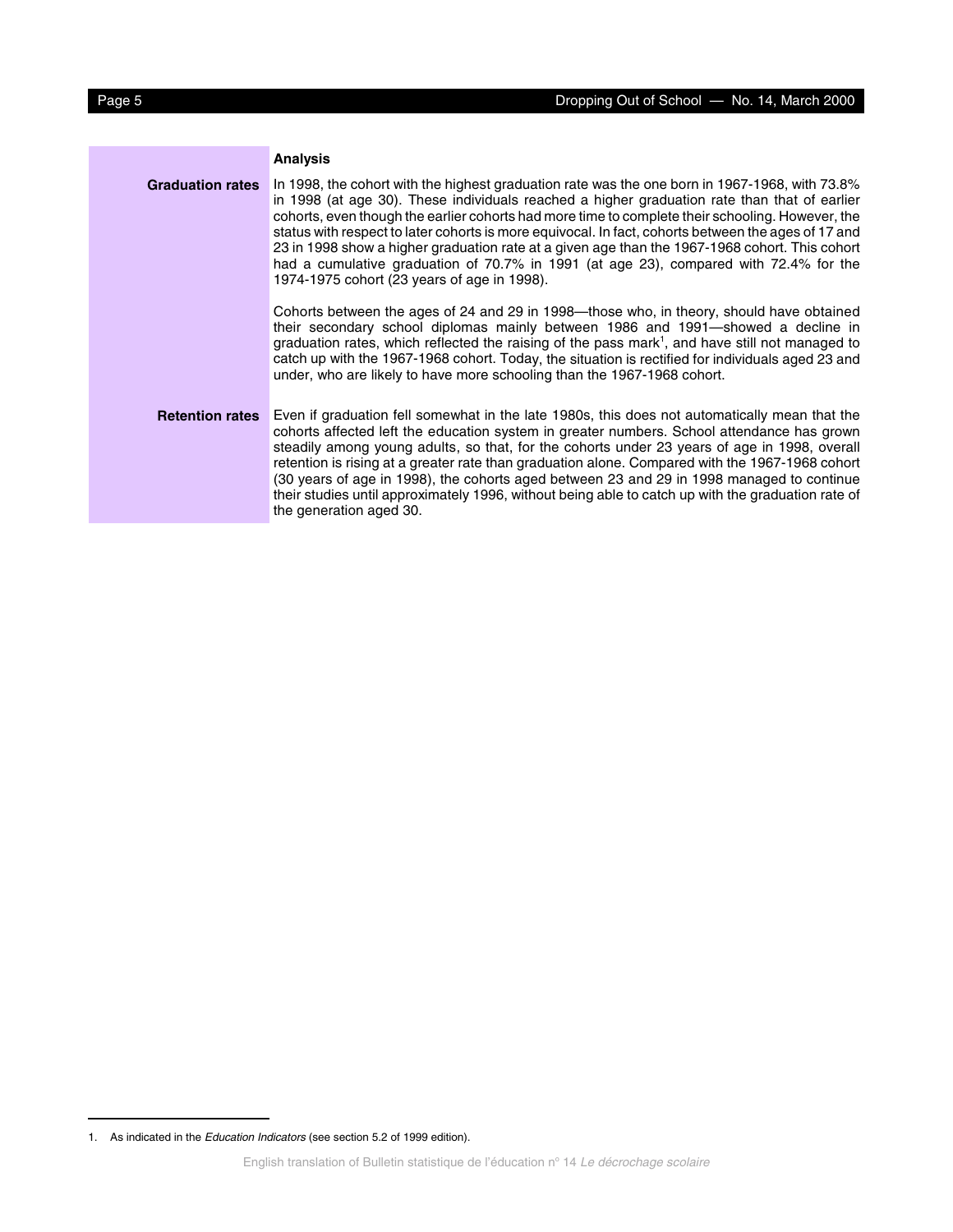<span id="page-5-0"></span>

| Table A1: Cumulatives Graduation Rates, According to Age, Both Genders (%) |  |  |  |
|----------------------------------------------------------------------------|--|--|--|
|                                                                            |  |  |  |

|           | 1975 | 1976 | 1977 | 1978 | 1979 | 1980 | 1981 | 1982 | 1983 | 1984 | 1985 | 1986 | 1987         | 1988         | 1989         | 1990         | 1991         | 1992         | 1993         | 1994         | 1995         | 1996         | 1997         | 1998tp       |           |
|-----------|------|------|------|------|------|------|------|------|------|------|------|------|--------------|--------------|--------------|--------------|--------------|--------------|--------------|--------------|--------------|--------------|--------------|--------------|-----------|
| 15        | 0.2  | 0.2  | 0.2  | 0.1  | 0.1  | 0.1  | 0.1  | 0.1  | 0.1  | 0.1  | 0.1  | 0.0  | 0.0          | 0.1          | 0.1          | 0.1          | 0.1          | 0.1          | 0.1          | 0.0          | 0.0          | 0.0          | 0.0          | 0.0          | 15        |
| 16        |      | 6.6  | 8.9  | 8.5  | 4.7  | 2.6  | 2.3  | 2.1  | 2.0  | 1.9  | 1.9  | 1.8  | 1.8          | 1.7          | 1.8          | 1.5          | 1.6          | 1.6          | 1.7          | 1.6          | 1.6          | 1.5          | 1.5          | 1.6          | 16        |
| 17        |      |      | 39.0 | 44.6 | 46.5 | 46.8 | 46.4 | 48.4 | 49.9 | 51.3 | 53.0 | 54.1 | 46.9         | 48.5         | 47.5         | 48.6         | 49.2         | 52.3         | 50.2         | 52.9         | 53.4         | 55.0         | 53.4         | 53.1         | 17        |
| 18        |      |      |      | 51.9 | 54.8 | 56.4 | 57.7 | 58.8 | 61.4 | 62.5 | 63.8 | 65.0 | 62.8         | 57.7         | 58.1         | 56.6         | 58.1         | 59.2         | 61.8         | 61.3         | 63.7         | 64.9         | 65.4         | 63.9         | 18        |
| 19        |      |      |      |      | 55.0 | 57.6 | 59.5 | 61.4 | 63.1 | 65.5 | 66.5 | 67.4 | 68.0         | 65.8         | 61.3         | 61.8         | 60.8         | 62.7         | 63.5         | 66.4         | 66.2         | 68.5         | 69.2         | 69.6         | 19        |
| 20        |      |      |      |      |      | 56.0 | 58.6 | 60.9 | 62.8 | 64.6 | 66.9 | 67.8 | 68.6         | 69.0         | 67.1         | 63.2         | 63.9         | 63.3         | 65.3         | 65.9         | 69.0         | 68.9         | 70.9         | 71.3         | 20        |
| 21        |      |      |      |      |      |      | 56.6 | 59.3 | 61.5 | 63.6 | 65.3 | 67.6 | 68.5         | 69.0         | 69.6         | 68.0         | 64.4         | 65.5         | 64.9         | 67.0         | 67.6         | 70.7         | 70.5         | 72.2         | 21        |
| 22        |      |      |      |      |      |      |      | 57.2 | 59.7 | 62.0 | 64.1 | 65.8 | 68.0         | 68.9         | 69.5         | 70.1         | 68.7         | 65.4         | 66.7         | 66.1         | 68.3         | 68.7         | 71.8         | 71.4         | 22        |
| 23        |      |      |      |      |      |      |      |      | 57.6 | 60.1 | 62.4 | 64.5 | 66.3         | 68.4         | 69.2         | 69.9         | 70.7         | 69.4         | 66.4         | 67.6         | 67.1         | 69.1         | 69.6         | 72.4         | 23        |
| 24        |      |      |      |      |      |      |      |      |      | 57.9 | 60.5 | 62.8 | 64.9         | 66.6         | 68.7         | 69.5         | 70.3         | 71.2         | 70.1         | 67.1         | 68.4         | 67.9         | 69.8         | 70.1         | 24        |
| 25        |      |      |      |      |      |      |      |      |      |      | 58.3 | 60.9 | 63.3         | 65.3         | 66.9         | 69.1         | 69.9         | 70.8         | 71.8         | 70.7         | 67.7         | 69.1         | 68.5         | 70.3         | 25        |
| 26        |      |      |      |      |      |      |      |      |      |      |      | 58.6 | 61.3<br>59.0 | 63.6<br>61.6 | 65.6         | 67.2         | 69.4<br>67.6 | 70.3<br>69.8 | 71.3         | 72.3<br>71.7 | 71.1<br>72.8 | 68.3<br>71.6 | 69.6<br>68.8 | 68.9<br>70.0 | 26        |
| 27<br>28  |      |      |      |      |      |      |      |      |      |      |      |      |              | 59.4         | 63.9<br>61.9 | 65.9<br>64.2 | 66.2         | 68.0         | 70.7<br>70.2 | 71.1         | 72.0         | 73.2         |              | 69.2         | 27<br>28  |
| 29        |      |      |      |      |      |      |      |      |      |      |      |      |              |              | 59.7         | 62.2         | 64.6         | 66.6         | 68.5         | 70.6         | 71.4         | 72.4         | 72.0<br>73.5 | 72.3         | 29        |
| 30        |      |      |      |      |      |      |      |      |      |      |      |      |              |              |              | 60.0         | 62.5         | 65.0         | 67.0         | 68.9         | 70.9         | 71.8         | 72.7         | 73.8         | 30        |
| 31        |      |      |      |      |      |      |      |      |      |      |      |      |              |              |              |              | 60.4         | 62.9         | 65.4         | 67.4         | 69.2         | 71.3         | 72.1         | 72.9         | 31        |
| 32        |      |      |      |      |      |      |      |      |      |      |      |      |              |              |              |              |              | 60.8         | 63.3         | 65.8         | 67.7         | 69.5         | 71.5         | 72.4         | 32        |
| 33        |      |      |      |      |      |      |      |      |      |      |      |      |              |              |              |              |              |              | 61.2         | 63.7         | 66.2         | 68.0         | 69.8         | 71.8         | 33        |
| 34        |      |      |      |      |      |      |      |      |      |      |      |      |              |              |              |              |              |              |              | 61.6         | 64.1         | 66.5         | 68.3         | 70.0         | 34        |
| 35        |      |      |      |      |      |      |      |      |      |      |      |      |              |              |              |              |              |              |              |              | 62.0         | 64.4         | 66.8         | 68.6         | 35        |
| 36        |      |      |      |      |      |      |      |      |      |      |      |      |              |              |              |              |              |              |              |              |              | 62.3         | 64.7         | 67.0         | 36        |
| 37        |      |      |      |      |      |      |      |      |      |      |      |      |              |              |              |              |              |              |              |              |              |              | 62.7         | 65.0         | 37        |
| 38        |      |      |      |      |      |      |      |      |      |      |      |      |              |              |              |              |              |              |              |              |              |              |              | 62.9         | 38        |
| $15 - 19$ |      |      |      |      | 32.7 | 33.4 | 34.7 | 36.6 | 38.0 | 38.7 | 38.5 | 38.5 | 36.8         | 35.8         | 34.5         | 33.6         | 33.4         | 34.7         | 35.2         | 36.3         | 36.6         | 37.8         | 38.3         | 38.7         | $15 - 19$ |
| 20-24     |      |      |      |      |      |      |      |      |      | 61.6 | 63.8 | 65.6 | 67.2         | 68.3         | 68.8         | 68.2         | 67.7         | 67.0         | 66.7         | 66.8         | 68.1         | 69.1         | 70.5         | 71.5         | 20-24     |
| 25-29     |      |      |      |      |      |      |      |      |      |      |      |      |              |              | 63.5         | 65.7         | 67.4         | 69.0         | 70.4         | 71.3         | 71.0         | 71.0         | 70.5         | 70.2         | 25-29     |
| 30-34     |      |      |      |      |      |      |      |      |      |      |      |      |              |              |              |              |              |              |              | 65.4         | 67.6         | 69.3         | 70.8         | 72.1         | 30-34     |

**Table A2: School Attendance Rates of Students Without Secondary School Diplomas, According to Age, Both Genders (%)**

|       | 1979 | 1980 | 1981 | 1982 | 1983 | 1984 | 1985 | 1986 | 1987 | 1988 | 1989 | 1990 | 1991 | 1992 | 1993 | 1994 | 1995 | 1996 | 1997 | 1998tp |           |
|-------|------|------|------|------|------|------|------|------|------|------|------|------|------|------|------|------|------|------|------|--------|-----------|
| 15    | 90.2 | 92.0 | 93.0 | 94.2 | 95.9 | 96.0 | 95.1 | 96.0 | 94.5 | 95.3 | 93.6 | 96.0 | 95.6 | 96.8 | 96.7 | 97.5 | 96.0 | 96.5 | 96.7 | 95.7   | 15        |
| 16    | 79.3 | 83.2 | 85.5 | 86.9 | 88.1 | 89.8 | 89.6 | 88.7 | 88.7 | 86.9 | 87.8 | 87.4 | 90.6 | 90.8 | 92.1 | 92.3 | 93.2 | 92.3 | 92.5 | 92.2   | 16        |
| 17    | 27.4 | 28.9 | 31.0 | 32.2 | 32.5 | 32.2 | 32.1 | 30.2 | 36.3 | 34.1 | 34.0 | 35.5 | 35.7 | 35.6 | 37.7 | 36.6 | 36.4 | 36.1 | 36.1 | 36.1   | 17        |
| 18    | 9.5  | 11.0 | 11.3 | 12.7 | 12.9 | 13.8 | 13.8 | 14.0 | 16.1 | 18.0 | 18.5 | 19.8 | 21.1 | 20.2 | 19.9 | 21.0 | 20.0 | 19.5 | 19.6 | 19.3   | 18        |
| 19    | 4.5  | 5.8  | 5.8  | 6.3  | 6.8  | 7.5  | 8.1  | 8.4  | 9.3  | 9.8  | 11.6 | 12.8 | 13.7 | 13.5 | 12.3 | 13.1 | 13.1 | 12.8 | 12.4 | 12.3   | 19        |
| 20    |      | 4.8  | 4.4  | 4.5  | 5.0  | 5.8  | 6.2  | 6.6  | 7.1  | 6.9  | 7.7  | 9.3  | 10.2 | 10.0 | 9.5  | 9.7  | 9.8  | 9.5  | 9.2  | 8.9    | 20        |
| 21    |      |      | 3.8  | 3.8  | 4.0  | 4.9  | 5.4  | 5.7  | 6.0  | 5.4  | 5.9  | 6.6  | 8.0  | 7.9  | 7.2  | 8.0  | 7.8  | 7.1  | 7.2  | 6.9    | 21        |
| 22    |      |      |      | 3.4  | 3.6  | 4.4  | 5.0  | 5.3  | 5.6  | 4.8  | 4.9  | 5.3  | 6.0  | 6.4  | 5.9  | 6.7  | 6.8  | 6.2  | 5.7  | 5.7    | 22        |
| 23    |      |      |      |      | 3.4  | 3.9  | 4.8  | 5.2  | 5.3  | 4.3  | 4.4  | 4.5  | 5.1  | 5.1  | 5.0  | 5.8  | 5.9  | 5.7  | 5.1  | 4.8    | 23        |
| 24    |      |      |      |      |      | 4.0  | 4.5  | 5.1  | 5.3  | 4.4  | 4.1  | 4.1  | 4.5  | 4.4  | 4.1  | 5.0  | 5.2  | 5.0  | 4.7  | 4.4    | 24        |
| 25    |      |      |      |      |      |      | 4.6  | 4.9  | 5.3  | 4.3  | 4.2  | 3.9  | 4.2  | 3.9  | 3.7  | 4.3  | 4.7  | 4.7  | 4.3  | 4.1    | 25        |
| 26    |      |      |      |      |      |      |      | 5.0  | 5.1  | 4.2  | 4.1  | 4.0  | 4.0  | 3.6  | 3.1  | 4.0  | 4.2  | 4.2  | 4.0  | 3.7    | 26        |
| 27    |      |      |      |      |      |      |      |      | 5.2  | 4.2  | 4.2  | 4.0  | 4.1  | 3.4  | 3.1  | 3.6  | 3.8  | 3.7  | 3.7  | 3.4    | 27        |
| 28    |      |      |      |      |      |      |      |      |      | 4.3  | 4.1  | 4.0  | 3.9  | 3.5  | 2.8  | 3.3  | 3.5  | 3.5  | 3.4  | 3.2    | 28        |
| 29    |      |      |      |      |      |      |      |      |      |      | 4.2  | 4.0  | 4.0  | 3.5  | 2.9  | 3.2  | 3.3  | 3.1  | 3.1  | 3.0    | 29        |
| 30    |      |      |      |      |      |      |      |      |      |      |      | 4.1  | 4.0  | 3.5  | 2.9  | 3.2  | 3.1  | 2.9  | 2.7  | 2.7    | 30        |
| 31    |      |      |      |      |      |      |      |      |      |      |      |      | 4.1  | 3.4  | 3.0  | 3.2  | 3.0  | 2.8  | 2.6  | 2.4    | 31        |
| 32    |      |      |      |      |      |      |      |      |      |      |      |      |      | 3.4  | 3.0  | 3.3  | 3.0  | 2.8  | 2.5  | 2.4    | 32        |
| 33    |      |      |      |      |      |      |      |      |      |      |      |      |      |      | 3.0  | 3.2  | 3.1  | 2.8  | 2.5  | 2.3    | 33        |
| 34    |      |      |      |      |      |      |      |      |      |      |      |      |      |      |      | 3.3  | 3.0  | 2.8  | 2.5  | 2.2    | 34        |
| 35    |      |      |      |      |      |      |      |      |      |      |      |      |      |      |      |      | 3.0  | 2.7  | 2.5  | 2.2    | 35        |
| 36    |      |      |      |      |      |      |      |      |      |      |      |      |      |      |      |      |      | 2.6  | 2.4  | 2.1    | 36        |
| 37    |      |      |      |      |      |      |      |      |      |      |      |      |      |      |      |      |      |      | 2.3  | 2.1    | 37        |
| 38    |      |      |      |      |      |      |      |      |      |      |      |      |      |      |      |      |      |      |      | 2.0    | 38        |
| 15-19 | 41.4 | 43.1 | 43.3 | 43.2 | 43.5 | 44.7 | 45.9 | 46.3 | 47.8 | 47.5 | 48.2 | 50.4 | 52.1 | 52.1 | 52.1 | 52.3 | 52.2 | 51.7 | 51.0 | 49.8   | $15 - 19$ |
| 20-24 |      |      |      |      |      | 4.6  | 5.2  | 5.5  | 5.8  | 5.1  | 5.3  | 5.9  | 6.7  | 6.7  | 6.3  | 7.0  | 7.1  | 6.8  | 6.4  | 6.1    | 20-24     |
| 25-29 |      |      |      |      |      |      |      |      |      |      | 4.2  | 4.0  | 4.0  | 3.6  | 3.1  | 3.6  | 3.9  | 3.8  | 3.7  | 3.5    | 25-29     |
| 30-34 |      |      |      |      |      |      |      |      |      |      |      |      |      |      |      | 3.2  | 3.0  | 2.8  | 2.6  | 2.4    | 30-34     |
|       |      |      |      |      |      |      |      |      |      |      |      |      |      |      |      |      |      |      |      |        |           |

Page 6 Dropping Out of School – No 14 March 2000

Dropping Out of School - Nº 14 March 2000

Page 6

(tp): temporary data Note: Attendance rates take into account students enrolled in secondary school and college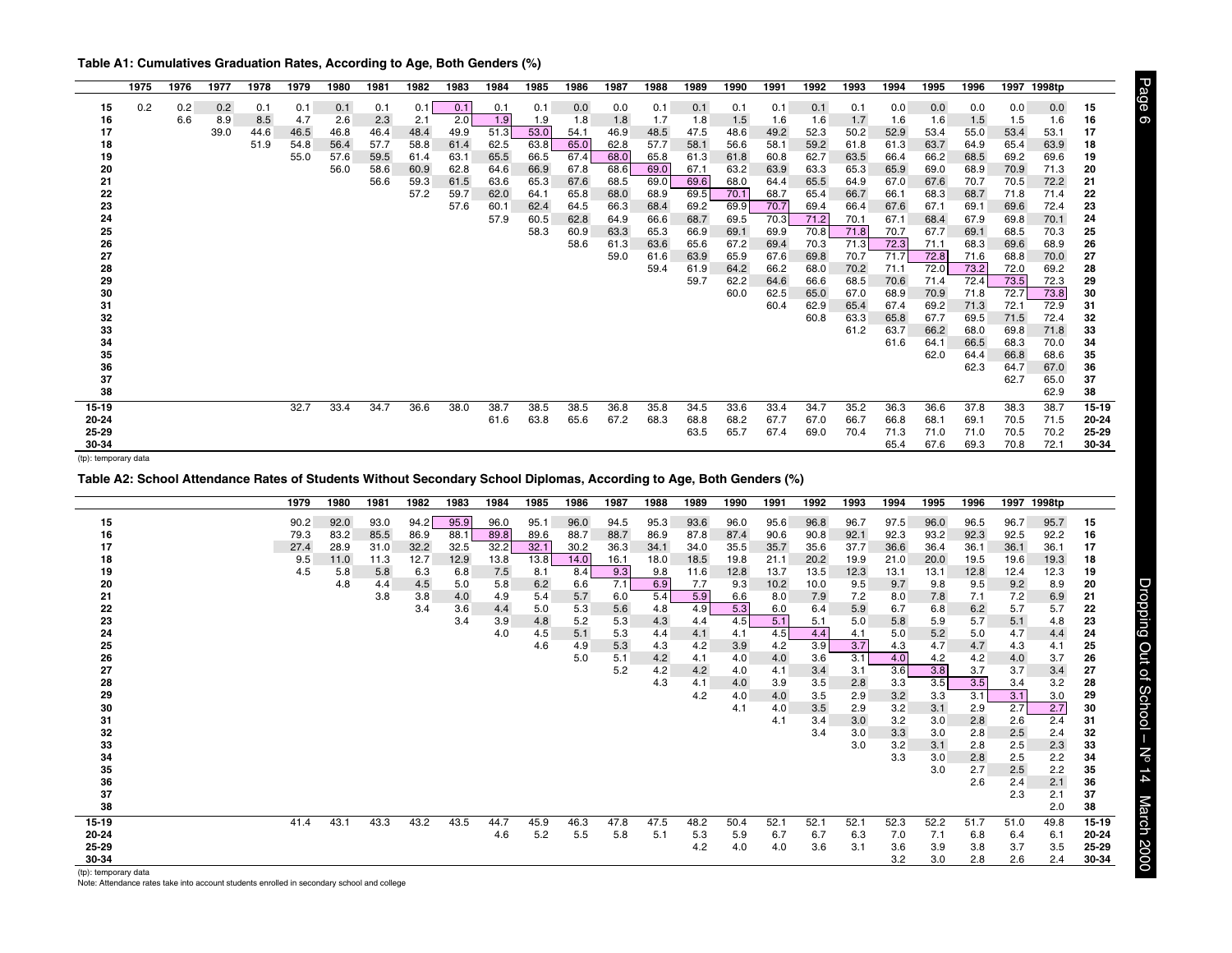|          | 1979 | 1980 | 1981 | 1982 | 1983 | 1984 | 1985 | 1986 | 1987 | 1988 | 1989 | 1990 | 1991         | 1992         | 1993         | 1994         | 1995         | 1996         | 1997         | 1998tp       |           |
|----------|------|------|------|------|------|------|------|------|------|------|------|------|--------------|--------------|--------------|--------------|--------------|--------------|--------------|--------------|-----------|
| 15       | 90.3 | 92.1 | 93.1 | 94.3 | 95.9 | 96.0 | 95.2 | 96.0 | 94.5 | 95.4 | 93.6 | 96.0 | 95.7         | 96.9         | 96.8         | 97.6         | 96.0         | 96.5         | 96.7         | 95.7         | 15        |
| 16       | 83.9 | 85.9 | 87.9 | 89.0 | 90.1 | 91.7 | 91.5 | 90.4 | 90.4 | 88.5 | 89.6 | 89.0 | 92.2         | 92.5         | 93.8         | 93.9         | 94.8         | 93.8         | 94.0         | 93.8         | 16        |
| 17       | 73.8 | 75.7 | 77.4 | 80.6 | 82.3 | 83.5 | 85.1 | 84.4 | 83.2 | 82.6 | 81.5 | 84.2 | 84.9         | 87.9         | 87.9         | 89.5         | 89.8         | 91.1         | 89.6         | 89.2         | 17        |
| 18       | 64.3 | 67.4 | 69.0 | 71.5 | 74.4 | 76.3 | 77.5 | 79.0 | 78.9 | 75.7 | 76.6 | 76.4 | 79.3         | 79.5         | 81.6         | 82.3         | 83.7         | 84.4         | 85.0         | 83.2         | 18        |
| 19       | 59.5 | 63.4 | 65.3 | 67.7 | 70.0 | 73.1 | 74.6 | 75.7 | 77.3 | 75.5 | 72.9 | 74.6 | 74.5         | 76.1         | 75.8         | 79.6         | 79.3         | 81.3         | 81.6         | 82.0         | 19        |
| 20       |      | 60.8 | 63.0 | 65.4 | 67.8 | 70.4 | 73.1 | 74.3 | 75.7 | 75.9 | 74.8 | 72.4 | 74.1         | 73.3         | 74.8         | 75.6         | 78.8         | 78.4         | 80.1         | 80.1         | 20        |
| 21       |      |      | 60.5 | 63.1 | 65.6 | 68.5 | 70.7 | 73.2 | 74.4 | 74.4 | 75.5 | 74.6 | 72.4         | 73.4         | 72.1         | 75.1         | 75.4         | 77.9         | 77.6         | 79.1         | 21        |
| 22       |      |      |      | 60.6 | 63.3 | 66.4 | 69.1 | 71.1 | 73.6 | 73.6 | 74.3 | 75.5 | 74.7         | 71.8         | 72.6         | 72.8         | 75.0         | 74.9         | 77.5         | 77.1         | 22        |
| 23       |      |      |      |      | 61.0 | 64.1 | 67.2 | 69.7 | 71.6 | 72.7 | 73.6 | 74.4 | 75.8         | 74.5         | 71.3         | 73.4         | 73.0         | 74.9         | 74.6         | 77.2         | 23        |
| 24       |      |      |      |      |      | 61.9 | 65.0 | 67.9 | 70.3 | 71.0 | 72.8 | 73.6 | 74.9         | 75.7         | 74.2         | 72.1         | 73.7         | 72.9         | 74.6         | 74.5         | 24        |
| 25       |      |      |      |      |      |      | 62.9 | 65.7 | 68.6 | 69.5 | 71.1 | 73.0 | 74.1         | 74.7         | 75.5         | 75.0         | 72.4         | 73.7         | 72.7         | 74.4         | 25        |
| 26       |      |      |      |      |      |      |      | 63.6 | 66.4 | 67.8 | 69.7 | 71.2 | 73.4         | 73.9         | 74.4         | 76.3         | 75.3         | 72.6         | 73.6         | 72.6         | 26        |
| 27       |      |      |      |      |      |      |      |      | 64.3 | 65.8 | 68.2 | 69.9 | 71.6         | 73.2         | 73.8         | 75.3         | 76.5         | 75.3         | 72.5         | 73.4         | 27        |
| 28       |      |      |      |      |      |      |      |      |      | 63.7 | 65.9 | 68.2 | 70.1         | 71.5         | 73.0         | 74.4         | 75.5         | 76.6         | 75.4         | 72.4         | 28        |
| 29       |      |      |      |      |      |      |      |      |      |      | 63.9 | 66.2 | 68.5         | 70.1         | 71.4         | 73.8         | 74.7         | 75.5         | 76.6         | 75.3         | 29        |
| 30<br>31 |      |      |      |      |      |      |      |      |      |      |      | 64.1 | 66.5<br>64.5 | 68.5<br>66.3 | 69.9<br>68.4 | 72.1<br>70.6 | 74.0<br>72.2 | 74.7<br>74.1 | 75.4<br>74.7 | 76.6<br>75.4 | 30<br>31  |
| 32       |      |      |      |      |      |      |      |      |      |      |      |      |              | 64.2         | 66.2         | 69.1         | 70.7         | 72.3         | 74.0         | 74.7         | 32        |
| 33       |      |      |      |      |      |      |      |      |      |      |      |      |              |              | 64.2         | 66.9         | 69.3         | 70.8         | 72.3         | 74.1         | 33        |
| 34       |      |      |      |      |      |      |      |      |      |      |      |      |              |              |              | 64.9         | 67.1         | 69.3         | 70.9         | 72.3         | 34        |
| 35       |      |      |      |      |      |      |      |      |      |      |      |      |              |              |              |              | 65.0         | 67.1         | 69.3         | 70.8         | 35        |
| 36       |      |      |      |      |      |      |      |      |      |      |      |      |              |              |              |              |              | 65.0         | 67.1         | 69.2         | 36        |
| 37       |      |      |      |      |      |      |      |      |      |      |      |      |              |              |              |              |              |              | 65.0         | 67.0         | 37        |
| 38       |      |      |      |      |      |      |      |      |      |      |      |      |              |              |              |              |              |              |              | 64.9         | 38        |
| 15-19    | 74.1 | 76.6 | 77.9 | 79.7 | 81.6 | 83.3 | 84.3 | 84.9 | 84.7 | 83.3 | 82.6 | 84.1 | 85.5         | 86.7         | 87.3         | 88.6         | 88.8         | 89.5         | 89.3         | 88.6         | $15 - 19$ |
| 20-24    |      |      |      |      |      | 66.2 | 68.9 | 71.1 | 73.0 | 73.4 | 74.1 | 74.1 | 74.4         | 73.7         | 73.0         | 73.8         | 75.2         | 75.8         | 76.9         | 77.6         | 20-24     |
| 25-29    |      |      |      |      |      |      |      |      |      |      | 67.7 | 69.6 | 71.5         | 72.6         | 73.5         | 74.9         | 74.9         | 74.8         | 74.2         | 73.6         | 25-29     |
| 30-34    |      |      |      |      |      |      |      |      |      |      |      |      |              |              |              | 68.7         | 70.6         | 72.2         | 73.3         | 74.5         | 30-34     |

<span id="page-6-0"></span>**Table A3: Retention Rates (Graduation or School Attendance), According to Age, Both Genders (%)**

## **Table A4: Droout Rates, According to Age, Both Genders (%)**

|          | 1979 | 1980 | 1981 | 1982 | 1983 | 1984 | 1985 | 1986 | 1987 | 1988 | 1989 | 1990         | 1991         | 1992         | 1993         | 1994         | 1995         | 1996         | 1997         | 1998tp       |          |
|----------|------|------|------|------|------|------|------|------|------|------|------|--------------|--------------|--------------|--------------|--------------|--------------|--------------|--------------|--------------|----------|
| 15       | 9.7  | 7.9  | 6.9  | 5.7  | 4.1  | 4.0  | 4.8  | 4.0  | 5.5  | 4.6  | 6.4  | 4.0          | 4.3          | 3.1          | 3.2          | 2.4          | 4.0          | 3.5          | 3.3          | 4.3          | 15       |
| 16       | 16.1 | 14.1 | 12.1 | 11.0 | 9.9  | 8.3  | 8.5  | 9.6  | 9.6  | 11.5 | 10.4 | 11.0         | 7.8          | 7.5          | 6.2          | 6.1          | 5.2          | 6.2          | 6.0          | 6.2          | 16       |
| 17       | 26.2 | 24.3 | 22.6 | 19.4 | 17.7 | 16.5 | 14.9 | 15.6 | 16.8 | 17.4 | 18.5 | 15.8         | 15.1         | 12.1         | 12.1         | 10.5         | 10.2         | 8.9          | 10.4         | 10.8         | 17       |
| 18       | 35.7 | 32.6 | 31.0 | 28.5 | 25.6 | 23.7 | 22.5 | 21.0 | 21.1 | 24.3 | 23.4 | 23.6         | 20.7         | 20.5         | 18.4         | 17.7         | 16.3         | 15.6         | 15.0         | 16.8         | 18       |
| 19       | 40.5 | 36.6 | 34.7 | 32.3 | 30.0 | 26.9 | 25.4 | 24.3 | 22.7 | 24.5 | 27.1 | 25.4         | 25.5         | 23.9         | 24.2         | 20.4         | 20.7         | 18.7         | 18.4         | 18.0         | 19       |
| 20       |      | 39.2 | 37.0 | 34.6 | 32.2 | 29.6 | 26.9 | 25.7 | 24.3 | 24.1 | 25.2 | 27.6         | 25.9         | 26.7         | 25.2         | 24.4         | 21.2         | 21.6         | 19.9         | 19.9         | 20       |
| 21       |      |      | 39.5 | 36.9 | 34.4 | 31.5 | 29.3 | 26.8 | 25.6 | 25.6 | 24.5 | 25.4         | 27.6         | 26.6         | 27.9         | 24.9         | 24.6         | 22.1         | 22.4         | 20.9         | 21       |
| 22       |      |      |      | 39.4 | 36.7 | 33.6 | 30.9 | 28.9 | 26.4 | 26.4 | 25.7 | 24.5         | 25.3         | 28.2         | 27.4         | 27.2         | 25.0         | 25.1         | 22.5         | 22.9         | 22       |
| 23       |      |      |      |      | 39.0 | 35.9 | 32.8 | 30.3 | 28.4 | 27.3 | 26.4 | 25.6         | 24.2         | 25.5         | 28.7         | 26.6         | 27.0         | 25.1         | 25.4         | 22.8         | 23       |
| 24       |      |      |      |      |      | 38.1 | 35.0 | 32.1 | 29.7 | 29.0 | 27.2 | 26.4         | 25.1         | 24.3         | 25.8         | 27.9         | 26.3         | 27.1         | 25.4         | 25.5         | 24       |
| 25       |      |      |      |      |      |      | 37.1 | 34.3 | 31.4 | 30.5 | 28.9 | 27.0         | 25.9         | 25.3         | 24.5         | 25.0         | 27.6         | 26.3         | 27.3         | 25.6         | 25       |
| 26       |      |      |      |      |      |      |      | 36.4 | 33.6 | 32.2 | 30.3 | 28.8         | 26.6         | 26.1         | 25.6         | 23.7         | 24.7         | 27.4         | 26.4         | 27.4         | 26       |
| 27       |      |      |      |      |      |      |      |      | 35.7 | 34.2 | 31.8 | 30.1         | 28.4         | 26.8         | 26.2         | 24.7         | 23.5         | 24.7         | 27.5         | 26.6         | 27       |
| 28       |      |      |      |      |      |      |      |      |      | 36.3 | 34.1 | 31.8         | 29.9         | 28.5         | 27.0         | 25.6         | 24.5         | 23.4         | 24.6         | 27.6         | 28       |
| 29       |      |      |      |      |      |      |      |      |      |      | 36.1 | 33.8<br>35.9 | 31.5         | 29.9         | 28.6         | 26.2<br>27.9 | 25.3<br>26.0 | 24.5         | 23.4<br>24.6 | 24.7         | 29<br>30 |
| 30<br>31 |      |      |      |      |      |      |      |      |      |      |      |              | 33.5<br>35.5 | 31.5<br>33.7 | 30.1<br>31.6 | 29.4         | 27.8         | 25.3<br>25.9 | 25.3         | 23.4<br>24.6 | 31       |
| 32       |      |      |      |      |      |      |      |      |      |      |      |              |              | 35.8         | 33.8         | 30.9         | 29.3         | 27.7         | 26.0         | 25.3         | 32       |
| 33       |      |      |      |      |      |      |      |      |      |      |      |              |              |              | 35.8         | 33.1         | 30.7         | 29.2         | 27.7         | 25.9         | 33       |
| 34       |      |      |      |      |      |      |      |      |      |      |      |              |              |              |              | 35.1         | 32.9         | 30.7         | 29.1         | 27.7         | 34       |
| 35       |      |      |      |      |      |      |      |      |      |      |      |              |              |              |              |              | 35.0         | 32.9         | 30.7         | 29.2         | 35       |
| 36       |      |      |      |      |      |      |      |      |      |      |      |              |              |              |              |              |              | 35.0         | 32.9         | 30.8         | 36       |
| 37       |      |      |      |      |      |      |      |      |      |      |      |              |              |              |              |              |              |              | 35.0         | 33.0         | 37       |
| 38       |      |      |      |      |      |      |      |      |      |      |      |              |              |              |              |              |              |              |              | 35.1         | 38       |
| 15-19    | 25.9 | 23.4 | 22.1 | 20.3 | 18.4 | 16.7 | 15.7 | 15.1 | 15.3 | 16.7 | 17.4 | 15.9         | 14.5         | 13.3         | 12.7         | 11.4         | 11.2         | 10.5         | 10.7         | 11.4         | 15-19    |
| 20-24    |      |      |      |      |      | 33.8 | 31.1 | 28.9 | 27.0 | 26.6 | 25.9 | 25.9         | 25.6         | 26.3         | 27.0         | 26.2         | 24.8         | 24.2         | 23.1         | 22.4         | 20-24    |
| 25-29    |      |      |      |      |      |      |      |      |      |      | 32.3 | 30.4         | 28.5         | 27.4         | 26.5         | 25.1         | 25.1         | 25.2         | 25.8         | 26.4         | 25-29    |
| 30-34    |      |      |      |      |      |      |      |      |      |      |      |              |              |              |              | 31.3         | 29.4         | 27.8         | 26.7         | 25.5         | 30-34    |

 Page 7 Dropping Out of School – No 14 March 2000 Dropping Out of School - Nº 14 March 2000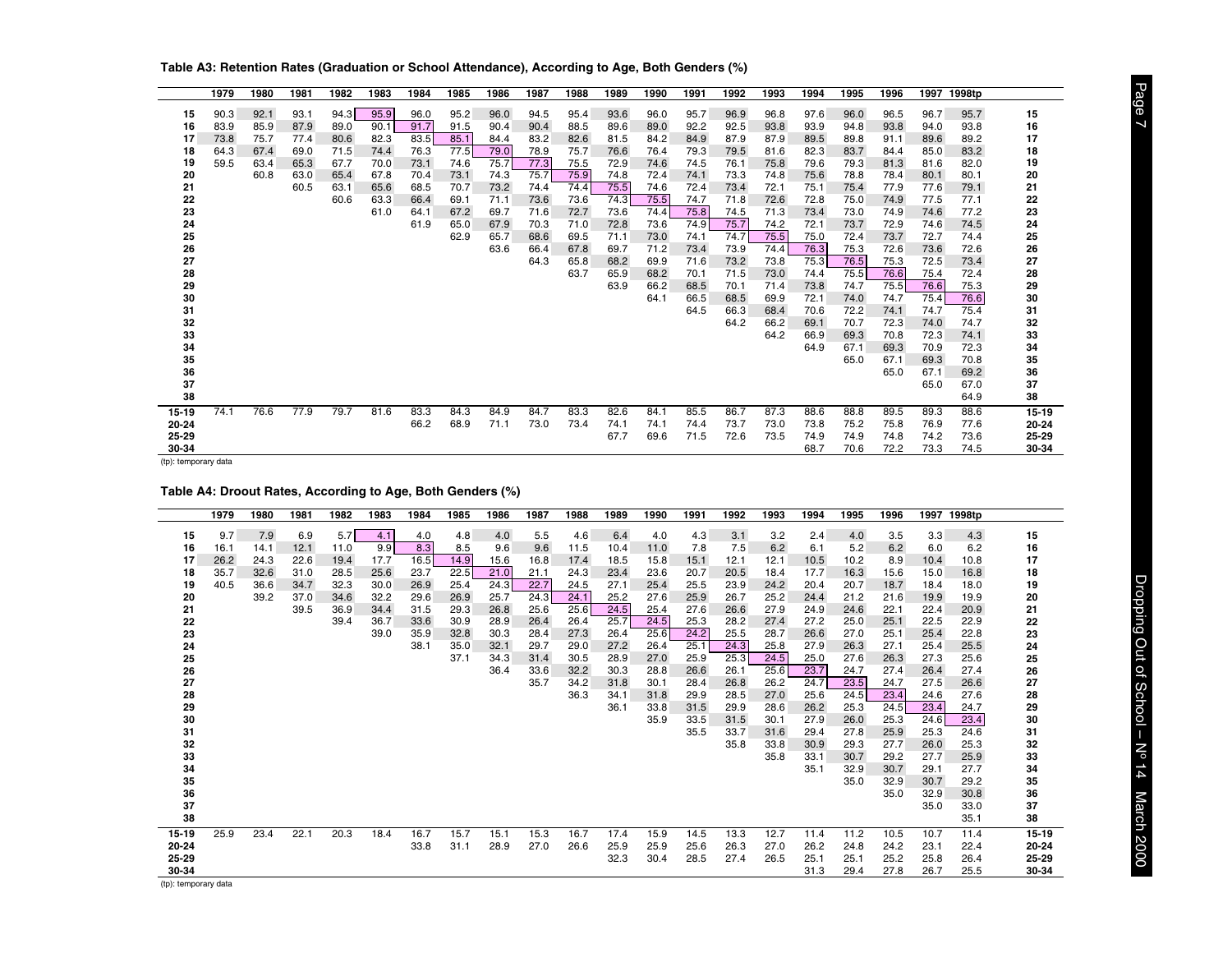<span id="page-7-0"></span>**Table A5: Cumulatives Graduation Rates, According to Age, Male Students (%)**

|          | 1975 | 1976 | 1977 | 1978 | 1979 | 1980 | 1981 | 1982 | 1983 | 1984 | 1985 | 1986 | 1987         | 1988         | 1989         | 1990         | 1991         | 1992         | 1993         | 1994         | 1995         | 1996         | 1997         | 1998tp       |           |
|----------|------|------|------|------|------|------|------|------|------|------|------|------|--------------|--------------|--------------|--------------|--------------|--------------|--------------|--------------|--------------|--------------|--------------|--------------|-----------|
| 15       | 0.2  | 0.1  | 0.2  | 0.1  | 0.1  | 0.1  | 0.1  | 0.1  | 0.1  | 0.1  | 0.1  | 0.0  | 0.0          | 0.0          | 0.1          | 0.0          | 0.1          | 0.0          | 0.0          | 0.0          | 0.0          | 0.0          | 0.0          | 0.0          | 15        |
| 16       |      | 5.7  | 7.5  | 7.5  | 4.3  | 2.5  | 2.2  | 1.9  | 1.9  | 1.8  | 1.7  | 1.5  | 1.6          | 1.6          | 1.6          | 1.3          | 1.3          | 1.4          | 1.4          | 1.3          | 1.4          | 1.3          | 1.3          | 1.3          | 16        |
| 17       |      |      | 33.6 | 39.6 | 41.3 | 41.5 | 40.9 | 42.4 | 43.5 | 44.6 | 46.0 | 47.2 | 40.0         | 41.6         | 40.4         | 41.1         | 41.8         | 44.8         | 42.7         | 45.4         | 45.7         | 47.2         | 46.2         | 45.2         | 17        |
| 18       |      |      |      | 47.5 | 50.9 | 51.9 | 53.4 | 54.3 | 56.6 | 57.1 | 57.9 | 59.2 | 56.5         | 51.5         | 51.7         | 49.8         | 51.1         | 52.3         | 54.4         | 54.5         | 56.6         | 57.7         | 58.5         | 56.6         | 18        |
| 19       |      |      |      |      | 51.1 | 54.0 | 55.7 | 57.7 | 59.3 | 61.4 | 61.7 | 62.0 | 62.6         | 59.9         | 55.5         | 55.7         | 54.4         | 56.3         | 57.0         | 59.7         | 59.8         | 62.0         | 62.6         | 63.1         | 19        |
| 20       |      |      |      |      |      | 52.3 | 55.3 | 57.3 | 59.4 | 61.0 | 63.0 | 63.1 | 63.3         | 63.7         | 61.5         | 57.5         | 58.0         | 57.1         | 59.2         | 59.8         | 62.6         | 62.9         | 64.8         | 65.1         | 20        |
| 21       |      |      |      |      |      |      | 53.1 | 56.1 | 58.1 | 60.2 | 61.7 | 63.7 | 63.9         | 63.8         | 64.4         | 62.4         | 58.9         | 59.7         | 59.0         | 61.1         | 61.7         | 64.6         | 64.8         | 66.4         | 21        |
| 22       |      |      |      |      |      |      |      | 53.7 | 56.7 | 58.7 | 60.8 | 62.3 | 64.2         | 64.3         | 64.2         | 65.0         | 63.2         | 60.0         | 61.0         | 60.3         | 62.5         | 63.0         | 65.8         | 65.8         | 22        |
| 23       |      |      |      |      |      |      |      |      | 54.2 | 57.2 | 59.2 | 61.3 | 62.7         | 64.5         | 64.6         | 64.6         | 65.5         | 63.9         | 61.0         | 62.0         | 61.3         | 63.4         | 63.9         | 66.6         | 23        |
| 24       |      |      |      |      |      |      |      |      |      | 54.7 | 57.5 | 59.6 | 61.7         | 63.0         | 64.8         | 64.9         | 65.0         | 66.1         | 64.6         | 61.8         | 62.8         | 62.2         | 64.2         | 64.5         | 24        |
| 25       |      |      |      |      |      |      |      |      |      |      | 55.1 | 57.9 | 60.0         | 62.0         | 63.3         | 65.2         | 65.3         | 65.5         | 66.7         | 65.1         | 62.4         | 63.5         | 62.8         | 64.7         | 25        |
| 26<br>27 |      |      |      |      |      |      |      |      |      |      |      | 55.4 | 58.3<br>55.8 | 60.3<br>58.6 | 62.3<br>60.6 | 63.6<br>62.6 | 65.5<br>64.0 | 65.7<br>65.9 | 66.0<br>66.1 | 67.2<br>66.5 | 65.6<br>67.6 | 63.0<br>66.0 | 64.0<br>63.5 | 63.3<br>64.5 | 26<br>27  |
| 28       |      |      |      |      |      |      |      |      |      |      |      |      |              | 56.1         | 58.8         | 60.9         | 62.8         | 64.4         | 66.3         | 66.5         | 66.8         | 68.0         | 66.4         | 63.9         | 28        |
| 29       |      |      |      |      |      |      |      |      |      |      |      |      |              |              | 56.4         | 59.2         | 61.2         | 63.2         | 64.8         | 66.6         | 66.8         | 67.1         | 68.3         | 66.7         | 29        |
| 30       |      |      |      |      |      |      |      |      |      |      |      |      |              |              |              | 56.7         | 59.4         | 61.6         | 63.5         | 65.1         | 66.9         | 67.1         | 67.4         | 68.7         | 30        |
| 31       |      |      |      |      |      |      |      |      |      |      |      |      |              |              |              |              | 57.0         | 59.8         | 62.0         | 63.8         | 65.5         | 67.3         | 67.4         | 67.6         | 31        |
| 32       |      |      |      |      |      |      |      |      |      |      |      |      |              |              |              |              |              | 57.4         | 60.1         | 62.3         | 64.2         | 65.7         | 67.5         | 67.6         | 32        |
| 33       |      |      |      |      |      |      |      |      |      |      |      |      |              |              |              |              |              |              | 57.7         | 60.4         | 62.6         | 64.4         | 66.0         | 67.7         | 33        |
| 34       |      |      |      |      |      |      |      |      |      |      |      |      |              |              |              |              |              |              |              | 58.1         | 60.8         | 62.9         | 64.7         | 66.2         | 34        |
| 35       |      |      |      |      |      |      |      |      |      |      |      |      |              |              |              |              |              |              |              |              | 58.3         | 61.0         | 63.1         | 64.9         | 35        |
| 36       |      |      |      |      |      |      |      |      |      |      |      |      |              |              |              |              |              |              |              |              |              | 58.6         | 61.3         | 63.3         | 36        |
| 37       |      |      |      |      |      |      |      |      |      |      |      |      |              |              |              |              |              |              |              |              |              |              | 58.9         | 61.5         | 37        |
| 38       |      |      |      |      |      |      |      |      |      |      |      |      |              |              |              |              |              |              |              |              |              |              |              | 59.1         | 38        |
| 15-19    |      |      |      |      | 29.9 | 30.6 | 31.7 | 33.4 | 34.9 | 35.2 | 34.8 | 34.7 | 33.0         | 31.9         | 30.5         | 29.5         | 29.2         | 30.5         | 30.8         | 32.0         | 32.4         | 33.4         | 34.7         | 34.2         | $15 - 19$ |
| 20-24    |      |      |      |      |      |      |      |      |      | 58.3 | 60.4 | 61.9 | 63.1         | 63.9         | 64.0         | 63.0         | 62.2         | 61.4         | 61.0         | 61.0         | 62.2         | 63.2         | 64.7         | 65.7         | 20-24     |
| 25-29    |      |      |      |      |      |      |      |      |      |      |      |      |              |              | 60.3         | 62.2         | 63.7         | 64.9         | 65.9         | 66.4         | 65.9         | 65.6         | 65.1         | 64.6         | 25-29     |
| 30-34    |      |      |      |      |      |      |      |      |      |      |      |      |              |              |              |              |              |              |              | 61.9         | 63.9         | 65.4         | 66.5         | 67.5         | 30-34     |

**Table A6: School Attendance Rates of Students Without Secondary School Diplomas, According to Age, Male Students (%)**

|                                   | 1979 | 1980 | 1981 | 1982 | 1983 | 1984 | 1985 | 1986 | 1987 | 1988 | 1989 | 1990 | 1991 | 1992 | 1993 | 1994 | 1995 | 1996 | 1997 | 1998tp |           |
|-----------------------------------|------|------|------|------|------|------|------|------|------|------|------|------|------|------|------|------|------|------|------|--------|-----------|
| 15                                | 90.1 | 91.9 | 92.7 | 93.3 | 95.8 | 95.7 | 94.7 | 95.7 | 94.0 | 95.3 | 93.2 | 95.7 | 95.7 | 96.6 | 96.5 | 97.5 | 95.5 | 96.4 | 95.9 | 95.6   | 15        |
| 16                                | 79.2 | 82.8 | 84.9 | 86.4 | 86.8 | 89.3 | 88.8 | 87.9 | 87.9 | 85.3 | 87.0 | 86.2 | 89.8 | 90.5 | 91.6 | 91.6 | 92.4 | 91.3 | 91.8 | 90.8   |           |
| 17                                | 31.1 | 32.8 | 35.1 | 37.1 | 37.2 | 36.6 | 37.3 | 35.0 | 41.4 | 38.5 | 38.3 | 40.7 | 40.9 | 41.0 | 43.8 | 42.5 | 41.9 | 42.0 | 41.0 | 41.8   | 16<br>17  |
| 18                                | 11.1 | 12.7 | 13.0 | 14.8 | 15.4 | 16.1 | 15.8 | 16.4 | 19.3 | 20.6 | 21.2 | 22.7 | 24.8 | 23.7 | 23.6 | 24.9 | 23.9 | 23.2 | 23.0 | 22.5   | 18        |
| 19                                | 5.1  | 6.4  | 6.6  | 7.3  | 7.9  | 8.5  | 9.0  | 9.3  | 11.2 | 11.3 | 13.4 | 14.8 | 15.8 | 15.8 | 14.6 | 15.6 | 15.8 | 15.4 | 14.6 | 14.6   | 19        |
| 20                                |      | 5.3  | 5.0  | 5.2  | 5.8  | 6.5  | 6.6  | 7.4  | 8.3  | 7.7  | 8.9  | 10.7 | 11.8 | 11.5 | 11.2 | 11.4 | 11.7 | 11.3 | 11.0 | 10.3   | 20        |
| 21                                |      |      | 4.4  | 4.5  | 4.8  | 5.5  | 5.7  | 6.3  | 7.0  | 5.9  | 6.7  | 7.5  | 9.1  | 9.1  | 8.1  | 9.4  | 9.1  | 8.3  | 8.4  | 8.2    | 21        |
| 22                                |      |      |      | 4.2  | 4.4  | 5.0  | 5.4  | 5.8  | 6.7  | 5.2  | 5.5  | 6.1  | 6.9  | 7.1  | 6.6  | 7.7  | 7.9  | 7.1  | 6.7  | 6.6    | 22        |
| 23                                |      |      |      |      | 4.2  | 4.4  | 5.1  | 5.7  | 6.2  | 4.8  | 5.0  | 5.1  | 5.8  | 5.9  | 5.6  | 6.6  | 6.6  | 6.6  | 5.7  | 5.4    | 23        |
| 24                                |      |      |      |      |      | 4.4  | 4.6  | 5.7  | 6.3  | 4.7  | 4.7  | 4.6  | 5.0  | 5.0  | 4.6  | 5.5  | 5.9  | 5.5  | 5.3  | 4.9    | 24        |
| 25                                |      |      |      |      |      |      | 4.8  | 5.3  | 6.3  | 4.6  | 4.7  | 4.5  | 4.7  | 4.2  | 3.9  | 4.6  | 5.1  | 5.1  | 4.5  | 4.6    | 25        |
| 26                                |      |      |      |      |      |      |      | 5.5  | 5.8  | 4.6  | 4.5  | 4.4  | 4.4  | 3.9  | 3.2  | 4.2  | 4.5  | 4.5  | 4.3  | 4.1    | 26        |
| 27                                |      |      |      |      |      |      |      |      | 6.0  | 4.4  | 4.7  | 4.3  | 4.4  | 3.6  | 3.2  | 3.7  | 4.0  | 4.0  | 3.9  | 3.6    | 27        |
| 28                                |      |      |      |      |      |      |      |      |      | 4.4  | 4.4  | 4.5  | 4.2  | 3.6  | 2.8  | 3.5  | 3.6  | 3.6  | 3.5  | 3.3    | 28        |
| 29                                |      |      |      |      |      |      |      |      |      |      | 4.6  | 4.2  | 4.1  | 3.6  | 2.9  | 3.4  | 3.5  | 3.2  | 3.2  | 3.1    | 29        |
| 30                                |      |      |      |      |      |      |      |      |      |      |      | 4.3  | 4.1  | 3.5  | 2.8  | 3.2  | 3.2  | 3.1  | 2.7  | 2.8    | 30        |
| 31                                |      |      |      |      |      |      |      |      |      |      |      |      | 4.4  | 3.5  | 3.0  | 3.2  | 3.0  | 2.8  | 2.7  | 2.4    | 31        |
| 32                                |      |      |      |      |      |      |      |      |      |      |      |      |      | 3.4  | 2.7  | 3.3  | 3.0  | 2.8  | 2.5  | 2.4    | 32        |
| 33                                |      |      |      |      |      |      |      |      |      |      |      |      |      |      | 2.9  | 3.1  | 3.0  | 2.8  | 2.3  | 2.2    | 33        |
| 34                                |      |      |      |      |      |      |      |      |      |      |      |      |      |      |      | 3.2  | 2.8  | 2.6  | 2.4  | 2.1    | 34        |
| 35                                |      |      |      |      |      |      |      |      |      |      |      |      |      |      |      |      | 2.9  | 2.5  | 2.3  | 2.2    | 35        |
| 36                                |      |      |      |      |      |      |      |      |      |      |      |      |      |      |      |      |      | 2.5  | 2.3  | 2.0    | 36        |
| 37                                |      |      |      |      |      |      |      |      |      |      |      |      |      |      |      |      |      |      | 2.2  | 2.0    | 37        |
| 38                                |      |      |      |      |      |      |      |      |      |      |      |      |      |      |      |      |      |      |      | 1.9    | 38        |
|                                   |      |      |      |      |      |      |      |      |      |      |      |      |      |      |      |      |      |      |      |        |           |
| 15-19                             | 42.7 | 44.4 | 44.5 | 44.7 | 45.0 | 46.1 | 47.3 | 47.8 | 49.7 | 48.9 | 49.7 | 52.2 | 54.2 | 54.2 | 54.4 | 54.7 | 54.4 | 54.0 | 52.9 | 51.9   | $15 - 19$ |
| 20-24                             |      |      |      |      |      | 5.1  | 5.5  | 6.1  | 6.8  | 5.6  | 6.1  | 6.7  | 7.7  | 7.7  | 7.1  | 8.1  | 8.3  | 7.8  | 7.5  | 7.1    | 20-24     |
| 25-29                             |      |      |      |      |      |      |      |      |      |      | 4.6  | 4.4  | 4.4  | 3.8  | 3.2  | 3.8  | 4.1  | 4.1  | 3.9  | 3.7    | 25-29     |
| 30-34<br>$(4n)$ , tannananan data |      |      |      |      |      |      |      |      |      |      |      |      |      |      |      | 3.2  | 3.0  | 2.8  | 2.5  | 2.4    | 30-34     |

(tp): temporary data

Note: Attendance rates take into account students enrolled in secondary school and college

Dropping Out of School - Nº 14 March 2000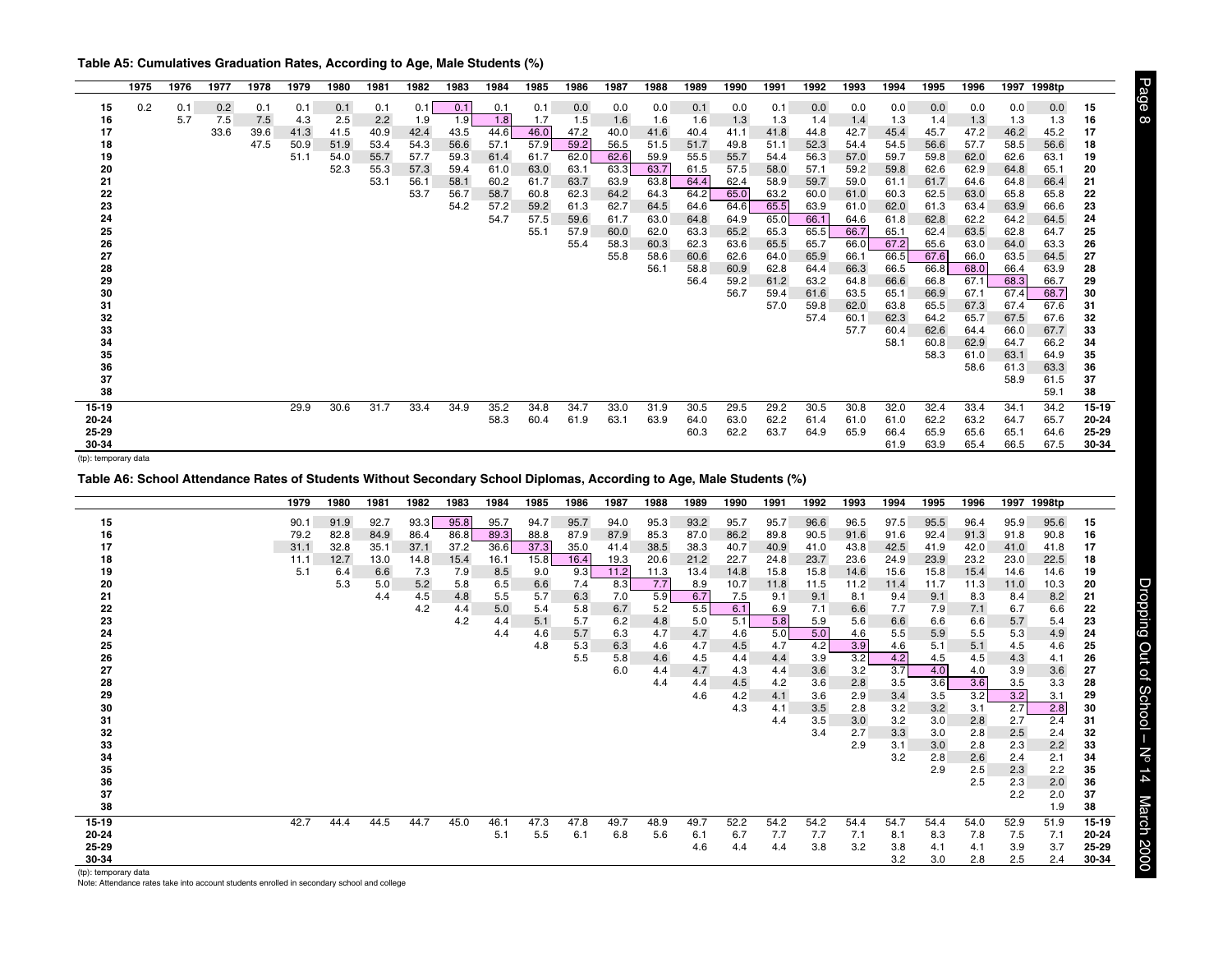|           | 1979 | 1980 | 1981 | 1982 | 1983 | 1984 | 1985 | 1986 | 1987 | 1988 | 1989 | 1990 | 1991 | 1992 | 1993 | 1994 | 1995 | 1996 | 1997 | 1998tp |           |
|-----------|------|------|------|------|------|------|------|------|------|------|------|------|------|------|------|------|------|------|------|--------|-----------|
| 15        | 90.2 | 92.0 | 92.8 | 93.4 | 95.9 | 95.8 | 94.8 | 95.8 | 94.0 | 95.3 | 93.2 | 95.8 | 95.8 | 96.7 | 96.6 | 97.5 | 95.6 | 96.4 | 96.0 | 95.6   | 15        |
| 16        | 83.4 | 85.3 | 87.1 | 88.3 | 88.7 | 91.1 | 90.5 | 89.4 | 89.4 | 86.9 | 88.5 | 87.6 | 91.2 | 91.9 | 93.0 | 92.9 | 93.8 | 92.6 | 93.1 | 92.2   | 16        |
| 17        | 72.4 | 74.3 | 75.9 | 79.5 | 80.8 | 81.2 | 83.3 | 82.1 | 81.4 | 80.1 | 78.7 | 81.9 | 82.7 | 85.8 | 86.5 | 87.9 | 87.6 | 89.2 | 87.2 | 87.0   | 17        |
| 18        | 62.0 | 64.7 | 66.4 | 69.1 | 72.0 | 73.2 | 73.6 | 75.6 | 75.9 | 72.2 | 72.9 | 72.5 | 75.9 | 76.0 | 78.1 | 79.4 | 80.5 | 80.8 | 81.5 | 79.1   | 18        |
| 19        | 56.2 | 60.5 | 62.3 | 64.9 | 67.2 | 69.9 | 70.7 | 71.3 | 73.8 | 71.3 | 68.9 | 70.5 | 70.2 | 72.2 | 71.6 | 75.3 | 75.6 | 77.4 | 77.3 | 77.7   | 19        |
| 20        |      | 57.6 | 60.3 | 62.6 | 65.2 | 67.5 | 69.6 | 70.6 | 71.6 | 71.4 | 70.4 | 68.1 | 69.9 | 68.6 | 70.4 | 71.3 | 74.3 | 74.2 | 75.7 | 75.4   | 20        |
| 21        |      |      | 57.4 | 60.6 | 62.9 | 65.7 | 67.4 | 70.0 | 70.8 | 69.7 | 71.1 | 70.0 | 68.0 | 68.8 | 67.1 | 70.5 | 70.8 | 72.9 | 73.2 | 74.5   | 21        |
| 22        |      |      |      | 57.9 | 61.0 | 63.7 | 66.1 | 68.1 | 70.8 | 69.5 | 69.7 | 71.0 | 70.1 | 67.1 | 67.7 | 68.0 | 70.3 | 70.0 | 72.5 | 72.4   | 22        |
| 23        |      |      |      |      | 58.4 | 61.6 | 64.3 | 67.0 | 69.0 | 69.3 | 69.5 | 69.8 | 71.3 | 69.8 | 66.6 | 68.6 | 67.9 | 69.9 | 69.6 | 72.0   | 23        |
| 24        |      |      |      |      |      | 59.1 | 62.1 | 65.3 | 68.0 | 67.7 | 69.6 | 69.5 | 70.0 | 71.1 | 69.1 | 67.2 | 68.7 | 67.6 | 69.4 | 69.5   | 24        |
| 25        |      |      |      |      |      |      | 59.8 | 63.3 | 66.4 | 66.7 | 68.0 | 69.6 | 70.0 | 69.8 | 70.6 | 69.8 | 67.4 | 68.6 | 67.3 | 69.3   | 25        |
| 26        |      |      |      |      |      |      |      | 60.9 | 64.2 | 65.0 | 66.8 | 68.0 | 69.9 | 69.6 | 69.3 | 71.4 | 70.1 | 67.5 | 68.3 | 67.3   | 26        |
| 27        |      |      |      |      |      |      |      |      | 61.8 | 63.0 | 65.4 | 66.9 | 68.3 | 69.5 | 69.3 | 70.2 | 71.6 | 70.0 | 67.4 | 68.1   | 27        |
| 28        |      |      |      |      |      |      |      |      |      | 60.5 | 63.3 | 65.4 | 67.0 | 68.0 | 69.1 | 69.9 | 70.4 | 71.7 | 69.9 | 67.2   | 28        |
| 29        |      |      |      |      |      |      |      |      |      |      | 61.0 | 63.4 | 65.4 | 66.8 | 67.6 | 70.0 | 70.3 | 70.3 | 71.6 | 69.8   | 29        |
| 30        |      |      |      |      |      |      |      |      |      |      |      | 61.0 | 63.5 | 65.1 | 66.3 | 68.4 | 70.2 | 70.2 | 70.1 | 71.4   | 30        |
| 31        |      |      |      |      |      |      |      |      |      |      |      |      | 61.3 | 63.3 | 65.0 | 67.0 | 68.5 | 70.1 | 70.0 | 70.1   | 31        |
| 32        |      |      |      |      |      |      |      |      |      |      |      |      |      | 60.8 | 62.8 | 65.6 | 67.2 | 68.5 | 69.9 | 70.0   | 32        |
| 33        |      |      |      |      |      |      |      |      |      |      |      |      |      |      | 60.6 | 63.5 | 65.6 | 67.2 | 68.3 | 69.9   | 33        |
| 34        |      |      |      |      |      |      |      |      |      |      |      |      |      |      |      | 61.2 | 63.6 | 65.5 | 67.1 | 68.3   | 34        |
| 35        |      |      |      |      |      |      |      |      |      |      |      |      |      |      |      |      | 61.3 | 63.6 | 65.4 | 67.1   | 35        |
| 36        |      |      |      |      |      |      |      |      |      |      |      |      |      |      |      |      |      | 61.1 | 63.6 | 65.3   | 36        |
| 37        |      |      |      |      |      |      |      |      |      |      |      |      |      |      |      |      |      |      | 61.1 | 63.6   | 37        |
| 38        |      |      |      |      |      |      |      |      |      |      |      |      |      |      |      |      |      |      |      | 61.0   | 38        |
| $15 - 19$ | 72.6 | 75.0 | 76.3 | 78.1 | 79.8 | 81.3 | 82.1 | 82.6 | 82.7 | 80.8 | 80.2 | 81.7 | 83.3 | 84.7 | 85.3 | 86.7 | 86.7 | 87.4 | 86.9 | 86.1   | $15 - 19$ |
| $20 - 24$ |      |      |      |      |      | 63.5 | 65.9 | 68.1 | 69.9 | 69.4 | 70.0 | 69.7 | 69.9 | 69.1 | 68.2 | 69.1 | 70.4 | 71.0 | 72.2 | 72.8   | 20-24     |
| 25-29     |      |      |      |      |      |      |      |      |      |      | 64.9 | 66.6 | 68.0 | 68.7 | 69.1 | 70.2 | 70.0 | 69.6 | 68.9 | 68.4   | $25 - 29$ |
| 30-34     |      |      |      |      |      |      |      |      |      |      |      |      |      |      |      | 65.1 | 67.0 | 68.2 | 69.0 | 69.9   | 30-34     |

<span id="page-8-0"></span>**Table A7: Retention Rates (Graduation or School Attendance), According to Age, Male Students (%)**

## **Table A8: Droout Rates, According to Age, Male Students (%)**

|                      | 1979 | 1980 | 1981 | 1982 | 1983 | 1984 | 1985 | 1986 | 1987 | 1988 | 1989 | 1990 | 1991 | 1992 | 1993 | 1994 | 1995 | 1996 | 1997 | 1998tp |           |
|----------------------|------|------|------|------|------|------|------|------|------|------|------|------|------|------|------|------|------|------|------|--------|-----------|
| 15                   | 9.8  | 8.0  | 7.2  | 6.6  | 4.1  | 4.2  | 5.2  | 4.2  | 6.0  | 4.7  | 6.8  | 4.2  | 4.2  | 3.3  | 3.4  | 2.5  | 4.4  | 3.6  | 4.0  | 4.4    | 15        |
| 16                   | 16.6 | 14.7 | 12.9 | 11.7 | 11.3 | 8.9  | 9.5  | 10.6 | 10.6 | 13.1 | 11.5 | 12.4 | 8.8  | 8.1  | 7.0  | 7.1  | 6.2  | 7.4  | 6.9  | 7.8    | 16        |
| 17                   | 27.6 | 25.7 | 24.1 | 20.5 | 19.2 | 18.8 | 16.7 | 17.9 | 18.6 | 19.9 | 21.3 | 18.1 | 17.3 | 14.2 | 13.5 | 12.1 | 12.4 | 10.8 | 12.8 | 13.0   | 17        |
| 18                   | 38.0 | 35.3 | 33.6 | 30.9 | 28.0 | 26.8 | 26.4 | 24.4 | 24.1 | 27.8 | 27.1 | 27.5 | 24.1 | 24.0 | 21.9 | 20.6 | 19.5 | 19.2 | 18.5 | 20.9   | 18        |
| 19                   | 43.8 | 39.5 | 37.7 | 35.1 | 32.8 | 30.1 | 29.3 | 28.7 | 26.2 | 28.7 | 31.1 | 29.5 | 29.8 | 27.8 | 28.4 | 24.7 | 24.4 | 22.6 | 22.7 | 22.3   | 19        |
| 20                   |      | 42.4 | 39.7 | 37.4 | 34.8 | 32.5 | 30.4 | 29.4 | 28.4 | 28.6 | 29.6 | 31.9 | 30.1 | 31.4 | 29.6 | 28.7 | 25.7 | 25.8 | 24.3 | 24.6   | 20        |
| 21                   |      |      | 42.6 | 39.4 | 37.1 | 34.3 | 32.6 | 30.0 | 29.2 | 30.3 | 28.9 | 30.0 | 32.0 | 31.2 | 32.9 | 29.5 | 29.2 | 27.1 | 26.8 | 25.5   | 21        |
| 22                   |      |      |      | 42.1 | 39.0 | 36.3 | 33.9 | 31.9 | 29.2 | 30.5 | 30.3 | 29.0 | 29.9 | 32.9 | 32.3 | 32.0 | 29.7 | 30.0 | 27.5 | 27.6   | 22        |
| 23                   |      |      |      |      | 41.6 | 38.4 | 35.7 | 33.0 | 31.0 | 30.7 | 30.5 | 30.2 | 28.7 | 30.2 | 33.4 | 31.4 | 32.1 | 30.1 | 30.4 | 28.0   | 23        |
| 24                   |      |      |      |      |      | 40.9 | 37.9 | 34.7 | 32.0 | 32.3 | 30.4 | 30.5 | 30.0 | 28.9 | 30.9 | 32.8 | 31.3 | 32.4 | 30.6 | 30.5   | 24        |
| 25                   |      |      |      |      |      |      | 40.2 | 36.7 | 33.6 | 33.3 | 32.0 | 30.4 | 30.0 | 30.2 | 29.4 | 30.2 | 32.6 | 31.4 | 32.7 | 30.7   | 25        |
| 26                   |      |      |      |      |      |      |      | 39.1 | 35.8 | 35.0 | 33.2 | 32.0 | 30.1 | 30.4 | 30.7 | 28.6 | 29.9 | 32.5 | 31.7 | 32.7   | 26        |
| 27                   |      |      |      |      |      |      |      |      | 38.2 | 37.0 | 34.6 | 33.1 | 31.7 | 30.5 | 30.7 | 29.8 | 28.4 | 30.0 | 32.6 | 31.9   | 27        |
| 28                   |      |      |      |      |      |      |      |      |      | 39.5 | 36.7 | 34.6 | 33.0 | 32.0 | 30.9 | 30.1 | 29.6 | 28.3 | 30.1 | 32.8   | 28        |
| 29                   |      |      |      |      |      |      |      |      |      |      | 39.0 | 36.6 | 34.6 | 33.2 | 32.4 | 30.0 | 29.7 | 29.7 | 28.4 | 30.2   | 29        |
| 30                   |      |      |      |      |      |      |      |      |      |      |      | 39.0 | 36.5 | 34.9 | 33.7 | 31.6 | 29.8 | 29.8 | 29.9 | 28.6   | 30        |
| 31                   |      |      |      |      |      |      |      |      |      |      |      |      | 38.7 | 36.7 | 35.0 | 33.0 | 31.5 | 29.9 | 30.0 | 29.9   | 31        |
| 32                   |      |      |      |      |      |      |      |      |      |      |      |      |      | 39.2 | 37.2 | 34.4 | 32.8 | 31.5 | 30.1 | 30.0   | 32        |
| 33                   |      |      |      |      |      |      |      |      |      |      |      |      |      |      | 39.4 | 36.5 | 34.4 | 32.8 | 31.7 | 30.1   | 33        |
| 34                   |      |      |      |      |      |      |      |      |      |      |      |      |      |      |      | 38.8 | 36.4 | 34.5 | 32.9 | 31.7   | 34        |
| 35                   |      |      |      |      |      |      |      |      |      |      |      |      |      |      |      |      | 38.7 | 36.4 | 34.6 | 32.9   | 35        |
| 36                   |      |      |      |      |      |      |      |      |      |      |      |      |      |      |      |      |      | 38.9 | 36.4 | 34.7   | 36        |
| 37                   |      |      |      |      |      |      |      |      |      |      |      |      |      |      |      |      |      |      | 38.9 | 36.4   | 37        |
| 38                   |      |      |      |      |      |      |      |      |      |      |      |      |      |      |      |      |      |      |      | 39.0   | 38        |
| 15-19                | 27.4 | 25.0 | 23.7 | 21.9 | 20.2 | 18.7 | 17.9 | 17.4 | 17.3 | 19.2 | 19.8 | 18.3 | 16.7 | 15.3 | 14.7 | 13.3 | 13.3 | 12.6 | 13.1 | 13.9   | $15 - 19$ |
| 20-24                |      |      |      |      |      | 36.5 | 34.1 | 31.9 | 30.1 | 30.6 | 30.0 | 30.3 | 30.1 | 30.9 | 31.8 | 30.9 | 29.6 | 29.0 | 27.8 | 27.2   | 20-24     |
| 25-29                |      |      |      |      |      |      |      |      |      |      | 35.1 | 33.4 | 32.0 | 31.3 | 30.9 | 29.8 | 30.0 | 30.4 | 31.1 | 31.6   | 25-29     |
| 30-34                |      |      |      |      |      |      |      |      |      |      |      |      |      |      |      | 34.9 | 33.0 | 31.8 | 31.0 | 30.1   | 30-34     |
| (tp): temporary data |      |      |      |      |      |      |      |      |      |      |      |      |      |      |      |      |      |      |      |        |           |

Page 9 Page 9 Dropping Out of School – No 14 March 2000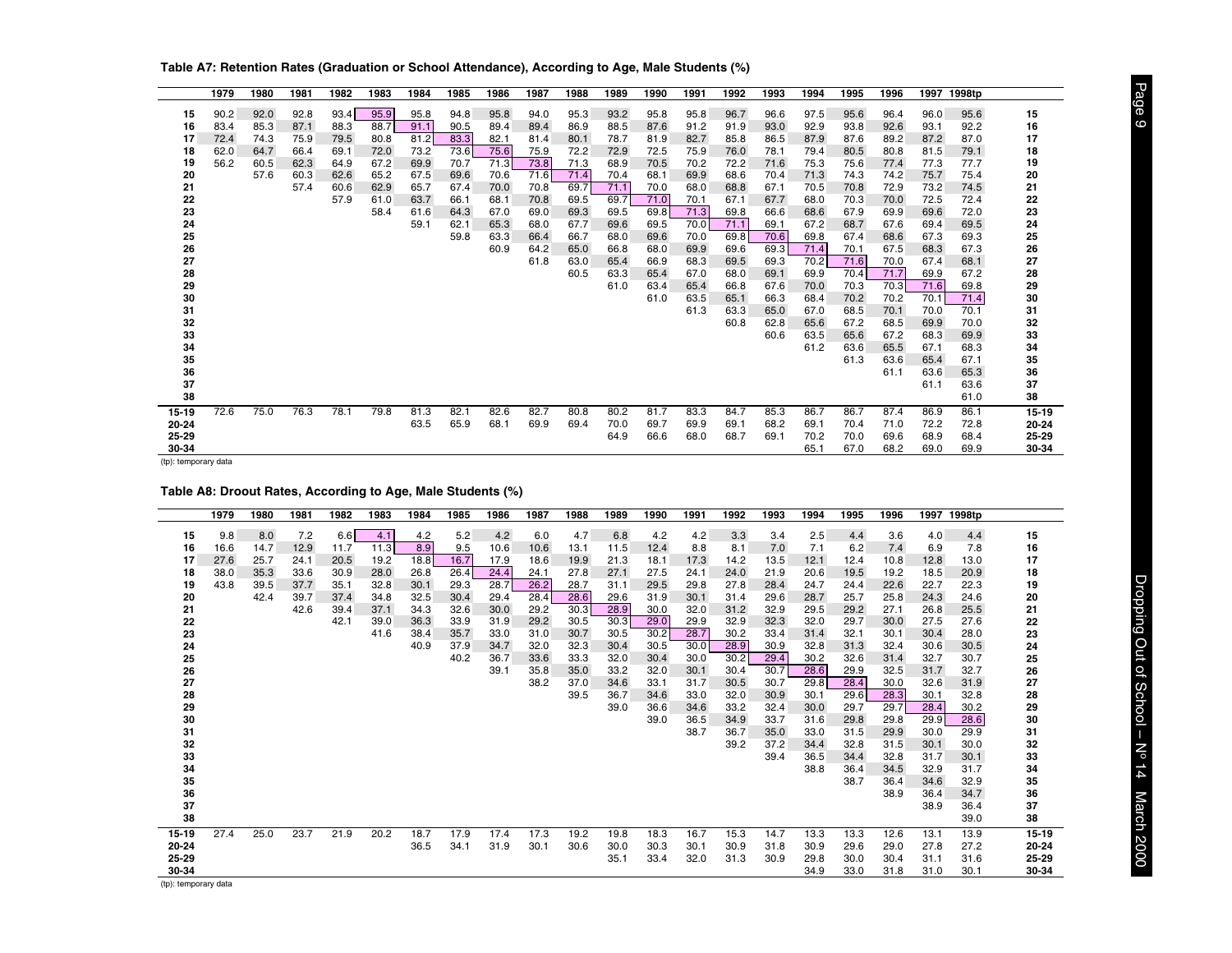<span id="page-9-0"></span>

|                               | 1975 | 1976 | 1977 | 1978 | 1979 | 1980 | 1981 | 1982 | 1983 | 1984 | 1985 | 1986 | 1987 | 1988 | 1989 | 1990 | 1991 | 1992 | 1993 | 1994 | 1995 | 1996         | 1997         | 1998tp       |           |
|-------------------------------|------|------|------|------|------|------|------|------|------|------|------|------|------|------|------|------|------|------|------|------|------|--------------|--------------|--------------|-----------|
| 15                            | 0.2  | 0.2  | 0.2  | 0.1  | 0.1  | 0.1  | 0.1  | 0.1  | 0.1  | 0.1  | 0.1  | 0.1  | 0.1  | 0.1  | 0.1  | 0.1  | 0.1  | 0.1  | 0.1  | 0.1  | 0.0  | 0.0          | 0.0          | 0.0          | 15        |
| 16                            |      | 7.6  | 10.3 | 9.5  | 5.0  | 2.8  | 2.4  | 2.3  | 2.1  | 2.0  | 2.0  | 2.1  | 1.9  | 1.8  | 2.0  | 1.8  | 1.9  | 1.9  | 2.0  | 1.9  | 1.9  | 1.8          | 1.7          | 1.9          | 16        |
| 17                            |      |      | 44.6 | 49.8 | 51.8 | 52.2 | 52.1 | 54.9 | 56.6 | 58.5 | 60.3 | 61.5 | 54.3 | 55.8 | 55.0 | 56.5 | 57.0 | 60.2 | 58.2 | 60.8 | 61.4 | 63.2         | 61.1         | 61.5         | 17        |
| 18                            |      |      |      | 56.5 | 58.8 | 61.0 | 62.1 | 63.6 | 66.5 | 68.2 | 69.9 | 71.2 | 69.4 | 64.2 | 64.8 | 63.7 | 65.4 | 66.5 | 69.5 | 68.5 | 71.1 | 72.4         | 72.7         | 71.6         | 18        |
| 19                            |      |      |      |      | 59.0 | 61.2 | 63.5 | 65.2 | 67.1 | 69.8 | 71.6 | 73.0 | 73.6 | 72.0 | 67.5 | 68.2 | 67.6 | 69.3 | 70.3 | 73.5 | 72.9 | 75.2         | 76.1         | 76.6         | 19        |
| 20                            |      |      |      |      |      | 59.8 | 62.1 | 64.6 | 66.4 | 68.3 | 71.0 | 72.7 | 74.1 | 74.5 | 73.1 | 69.2 | 70.1 | 69.7 | 71.7 | 72.4 | 75.7 | 75.1         | 77.3         | 77.8         | 20        |
| 21                            |      |      |      |      |      |      | 60.3 | 62.6 | 65.1 | 67.0 | 69.0 | 71.6 | 73.3 | 74.6 | 75.1 | 73.9 | 70.2 | 71.5 | 71.1 | 73.3 | 73.7 | 77.2         | 76.5         | 78.3         | 21        |
| 22                            |      |      |      |      |      |      |      | 60.7 | 63.0 | 65.5 | 67.5 | 69.5 | 72.1 | 73.7 | 75.0 | 75.6 | 74.6 | 71.1 | 72.7 | 72.2 | 74.4 | 74.7         | 78.1         | 77.3         | 22        |
| 23                            |      |      |      |      |      |      |      |      | 61.0 | 63.2 | 65.8 | 67.9 | 70.0 | 72.5 | 74.1 | 75.5 | 76.1 | 75.3 | 72.0 | 73.6 | 73.2 | 75.2         | 75.5         | 78.6         | 23        |
| 24                            |      |      |      |      |      |      |      |      |      | 61.3 | 63.5 | 66.2 | 68.3 | 70.4 | 72.8 | 74.4 | 75.9 | 76.6 | 76.0 | 72.8 | 74.4 | 73.8         | 75.8         | 76.0         | 24        |
| 25                            |      |      |      |      |      |      |      |      |      |      | 61.6 | 63.9 | 66.7 | 68.6 | 70.7 | 73.2 | 74.8 | 76.3 | 77.2 | 76.6 | 73.4 | 74.9         | 74.4         | 76.2         | 25        |
| 26                            |      |      |      |      |      |      |      |      |      |      |      | 61.9 | 64.3 | 67.0 | 69.0 | 71.0 | 73.5 | 75.2 | 76.8 | 77.7 | 77.0 | 74.0         | 75.4         | 74.8         | 26        |
| 27                            |      |      |      |      |      |      |      |      |      |      |      |      | 62.4 | 64.7 | 67.3 | 69.4 | 71.4 | 73.9 | 75.6 | 77.2 | 78.1 | 77.5         | 74.5         | 75.9         | 27        |
| 28                            |      |      |      |      |      |      |      |      |      |      |      |      |      | 62.7 | 65.0 | 67.7 | 69.7 | 71.8 | 74.3 | 76.0 | 77.6 | 78.6         | 77.9         | 74.8         | 28        |
| 29                            |      |      |      |      |      |      |      |      |      |      |      |      |      |      | 63.1 | 65.3 | 68.1 | 70.1 | 72.3 | 74.8 | 76.3 | 78.0         | 79.0         | 78.3         | 29        |
| 30                            |      |      |      |      |      |      |      |      |      |      |      |      |      |      |      | 63.5 | 65.7 | 68.6 | 70.6 | 72.8 | 75.1 | 76.7         | 78.3         | 79.3         | 30        |
| 31                            |      |      |      |      |      |      |      |      |      |      |      |      |      |      |      |      | 63.9 | 66.1 | 69.0 | 71.0 | 73.1 | 75.5         | 77.1         | 78.5         | 31        |
| 32                            |      |      |      |      |      |      |      |      |      |      |      |      |      |      |      |      |      | 64.3 | 66.6 | 69.5 | 71.4 | 73.5         | 75.8         | 77.4         | 32        |
| 33                            |      |      |      |      |      |      |      |      |      |      |      |      |      |      |      |      |      |      | 64.8 | 67.1 | 69.9 | 71.7         | 73.8         | 76.1         | 33        |
| 34                            |      |      |      |      |      |      |      |      |      |      |      |      |      |      |      |      |      |      |      | 65.3 | 67.5 | 70.3         | 72.1         | 74.1         | 34        |
| 35                            |      |      |      |      |      |      |      |      |      |      |      |      |      |      |      |      |      |      |      |      | 65.7 | 67.9<br>66.2 | 70.6         | 72.3         | 35        |
| 36<br>37                      |      |      |      |      |      |      |      |      |      |      |      |      |      |      |      |      |      |      |      |      |      |              | 68.3<br>66.5 | 70.9<br>68.6 | 36        |
| 38                            |      |      |      |      |      |      |      |      |      |      |      |      |      |      |      |      |      |      |      |      |      |              |              | 66.8         | 37<br>38  |
|                               |      |      |      |      |      |      |      |      |      |      |      |      |      |      |      |      |      |      |      |      |      |              |              |              |           |
| $15 - 19$                     |      |      |      |      | 35.5 | 36.4 | 37.8 | 39.8 | 41.4 | 42.2 | 42.4 | 42.5 | 40.9 | 39.9 | 38.6 | 37.9 | 37.8 | 39.1 | 39.8 | 40.8 | 41.1 | 42.4         | 42.8         | 43.5         | $15 - 19$ |
| 20-24                         |      |      |      |      |      |      |      |      |      | 65.0 | 67.3 | 69.5 | 71.4 | 73.0 | 74.0 | 73.7 | 73.4 | 72.9 | 72.7 | 72.8 | 74.3 | 75.2         | 76.6         | 77.6         | 20-24     |
| 25-29                         |      |      |      |      |      |      |      |      |      |      |      |      |      |      | 67.0 | 69.2 | 71.4 | 73.3 | 75.1 | 76.4 | 76.5 | 76.6         | 76.3         | 76.0         | 25-29     |
| 30-34<br>(tp): temporary data |      |      |      |      |      |      |      |      |      |      |      |      |      |      |      |      |      |      |      | 69.1 | 71.3 | 73.4         | 75.2         | 76.9         | 30-34     |

**Table A10: School Attendance Rates of Students Without Secondary School Diplomas, According to Age, Female Students (%)**

|           | 1979 | 1980 | 1981 | 1982 | 1983 | 1984 | 1985 | 1986 | 1987 | 1988 | 1989 | 1990 | 1991 | 1992 | 1993 | 1994 | 1995 | 1996 | 1997 | 1998tp |           |
|-----------|------|------|------|------|------|------|------|------|------|------|------|------|------|------|------|------|------|------|------|--------|-----------|
| 15        | 90.2 | 92.1 | 93.4 | 95.2 | 95.9 | 96.3 | 95.6 | 96.2 | 95.0 | 95.4 | 94.0 | 96.3 | 95.6 | 97.0 | 97.0 | 97.6 | 96.5 | 96.6 | 97.4 | 95.7   | 15        |
| 16        | 79.4 | 83.6 | 86.2 | 87.5 | 89.4 | 90.3 | 90.5 | 89.5 | 89.6 | 88.5 | 88.8 | 88.7 | 91.5 | 91.1 | 92.7 | 93.1 | 94.0 | 93.3 | 93.3 | 93.7   | 16        |
| 17        | 23.5 | 24.9 | 26.8 | 27.0 | 27.4 | 27.5 | 26.6 | 25.2 | 30.9 | 29.5 | 29.5 | 30.1 | 30.2 | 29.9 | 31.3 | 30.4 | 30.6 | 29.9 | 30.9 | 30.1   | 17        |
| 18        | 7.9  | 9.3  | 9.6  | 10.4 | 10.4 | 11.3 | 11.7 | 11.4 | 12.7 | 15.3 | 15.6 | 16.8 | 17.3 | 16.6 | 15.9 | 16.9 | 16.0 | 15.7 | 16.1 | 15.8   | 18        |
| 19        | 3.8  | 5.2  | 5.0  | 5.3  | 5.7  | 6.6  | 7.2  | 7.4  | 7.4  | 8.1  | 9.6  | 10.7 | 11.5 | 11.0 | 10.0 | 10.5 | 10.4 | 10.2 | 10.1 | 9.9    | 19        |
| 20        |      | 4.3  | 3.8  | 3.8  | 4.2  | 5.1  | 5.8  | 5.6  | 5.8  | 6.1  | 6.4  | 7.8  | 8.5  | 8.5  | 7.8  | 7.9  | 7.8  | 7.7  | 7.4  | 7.3    | 20        |
| 21        |      |      | 3.3  | 3.1  | 3.3  | 4.3  | 5.1  | 5.0  | 4.9  | 4.8  | 5.0  | 5.6  | 6.9  | 6.7  | 6.2  | 6.6  | 6.5  | 5.9  | 5.9  | 5.6    | 21        |
| 22        |      |      |      | 2.6  | 2.7  | 3.8  | 4.7  | 4.7  | 4.4  | 4.3  | 4.3  | 4.5  | 5.0  | 5.6  | 5.1  | 5.6  | 5.6  | 5.3  | 4.8  | 4.7    | 22        |
| 23        |      |      |      |      | 2.7  | 3.4  | 4.5  | 4.6  | 4.4  | 3.8  | 3.9  | 3.9  | 4.4  | 4.3  | 4.3  | 4.9  | 5.2  | 4.9  | 4.4  | 4.1    | 23        |
| 24        |      |      |      |      |      | 3.5  | 4.4  | 4.5  | 4.4  | 4.0  | 3.5  | 3.6  | 4.0  | 3.8  | 3.6  | 4.5  | 4.5  | 4.6  | 4.2  | 3.9    | 24        |
| 25        |      |      |      |      |      |      | 4.4  | 4.4  | 4.3  | 3.9  | 3.6  | 3.3  | 3.7  | 3.6  | 3.4  | 3.9  | 4.3  | 4.2  | 4.0  | 3.6    | 25        |
| 26        |      |      |      |      |      |      |      | 4.5  | 4.3  | 3.8  | 3.7  | 3.6  | 3.6  | 3.3  | 3.0  | 3.7  | 3.8  | 4.0  | 3.7  | 3.4    | 26        |
| 27        |      |      |      |      |      |      |      |      | 4.4  | 4.0  | 3.7  | 3.6  | 3.7  | 3.2  | 3.0  | 3.4  | 3.5  | 3.5  | 3.5  | 3.1    | 27        |
| 28        |      |      |      |      |      |      |      |      |      | 4.2  | 3.7  | 3.5  | 3.6  | 3.4  | 2.8  | 3.2  | 3.3  | 3.3  | 3.3  | 3.1    | 28        |
| 29        |      |      |      |      |      |      |      |      |      |      | 3.9  | 3.7  | 3.8  | 3.4  | 3.0  | 3.0  | 3.0  | 3.1  | 3.0  | 2.9    | 29        |
| 30        |      |      |      |      |      |      |      |      |      |      |      | 3.9  | 3.9  | 3.4  | 3.0  | 3.2  | 3.0  | 2.8  | 2.7  | 2.7    | 30        |
| 31        |      |      |      |      |      |      |      |      |      |      |      |      | 3.9  | 3.4  | 3.0  | 3.3  | 3.0  | 2.8  | 2.5  | 2.4    | 31        |
| 32        |      |      |      |      |      |      |      |      |      |      |      |      |      | 3.4  | 3.2  | 3.3  | 3.0  | 2.8  | 2.5  | 2.3    | 32        |
| 33        |      |      |      |      |      |      |      |      |      |      |      |      |      |      | 3.1  | 3.3  | 3.1  | 2.8  | 2.7  | 2.3    | 33        |
| 34        |      |      |      |      |      |      |      |      |      |      |      |      |      |      |      | 3.4  | 3.2  | 3.0  | 2.7  | 2.3    | 34        |
| 35        |      |      |      |      |      |      |      |      |      |      |      |      |      |      |      |      | 3.1  | 2.8  | 2.7  | 2.3    | 35        |
| 36        |      |      |      |      |      |      |      |      |      |      |      |      |      |      |      |      |      | 2.8  | 2.5  | 2.3    | 36        |
| 37        |      |      |      |      |      |      |      |      |      |      |      |      |      |      |      |      |      |      | 2.4  | 2.1    | 37        |
| 38        |      |      |      |      |      |      |      |      |      |      |      |      |      |      |      |      |      |      |      | 2.2    | 38        |
| $15 - 19$ | 40.1 | 41.8 | 41.9 | 41.6 | 42.0 | 43.2 | 44.4 | 44.8 | 45.9 | 46.0 | 46.6 | 48.6 | 49.9 | 49.8 | 49.6 | 49.9 | 49.9 | 49.3 | 49.0 | 47.7   | $15 - 19$ |
| 20-24     |      |      |      |      |      | 4.0  | 4.9  | 4.9  | 4.7  | 4.5  | 4.5  | 5.0  | 5.7  | 5.7  | 5.4  | 5.9  | 5.9  | 5.7  | 5.4  | 5.1    | 20-24     |
| 25-29     |      |      |      |      |      |      |      |      |      |      | 3.7  | 3.6  | 3.7  | 3.4  | 3.0  | 3.4  | 3.6  | 3.6  | 3.5  | 3.2    | 25-29     |
| 30-34     |      |      |      |      |      |      |      |      |      |      |      |      |      |      |      | 3.3  | 3.1  | 2.8  | 2.6  | 2.4    | 30-34     |

Page 10 Dropping Out of School – No 14 March 2000

Dropping Out of School - Nº 14 March 2000

Page 10

(tp): temporary data

Note: Attendance rates take into account students enrolled in secondary school and college